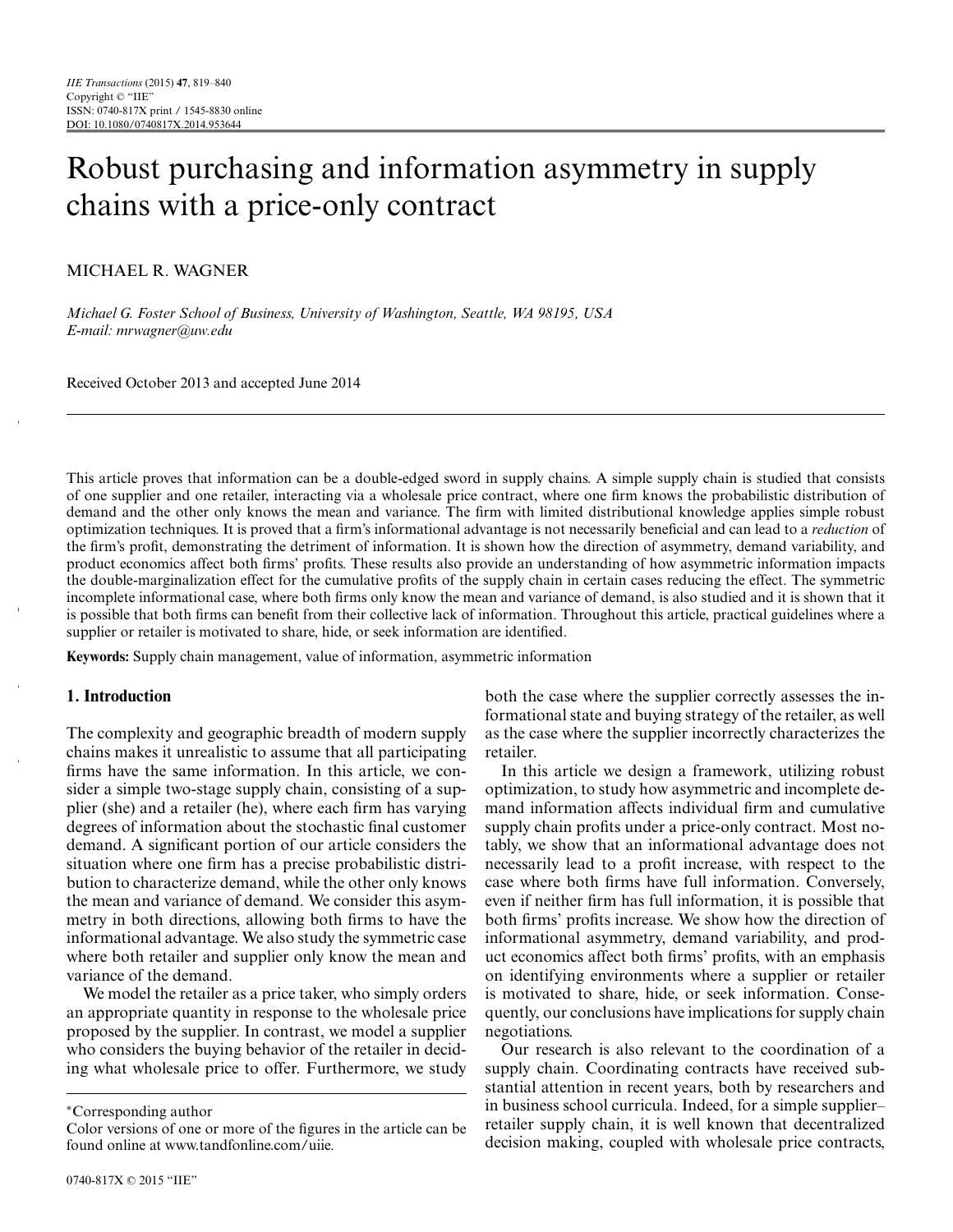results in double marginalization. Despite the introduction and substantial study of a number of coordinating contracts (e.g., Cachon (2003)), it has been observed in practice that, despite their theoretical limitations, wholesale price contracts are prevalent. A number of possible explanations have been postulated: for example, the simplicity of wholesale price contracts makes them appealing, and the additional complexity and administrative burden of coordinating contracts have reduced their adoption in practice. Our results provide another explanation, namely, that there exist environments where asymmetric and incomplete information result in a *reduction* of the doublemarginalization effect, increasing the appeal of wholesale price contracts. Finally, note that our results apply only to a *price-only contract*; we conjecture that information asymmetry is always detrimental for a coordinating contract (e.g., buy-back, revenue-sharing, etc.), since under perfect information they maximize the cumulative supply chain profits, whereas price-only contracts do not.

Next, we provide a literature review to survey the relevant research and to clearly position our article.

#### **1.1.** *Literature review*

Our article focuses on the study of asymmetric information in a supply chain, the resulting differences in power among the relevant firms, and implications for the system. For a further discussion of power in the retail segment, see Ailawadi (2001). Messinger and Narasimhan (1995) discussed related issues in the grocery business and Bloom and Perry (2001) considered Wal-Mart's power. Indeed, some firms are quite protective of their information and do not share with market research firms, as noted in Jiang *et al.* (2011). These authors studied newsvendor competition among many retailers under asymmetric information, via robust optimization; we similarly apply a robust optimization approach, under asymmetric information, except in a contractual setting between a supplier and retailer.

A stream of research, closely linked with our article, is concerned with the sharing of information in a supply chain. Li (2002) studied a situation where multiple retailers have an informational advantage over a single supplier and identified environments where the retailers are motivated to either share or hide their information; however, this research did not consider the cases where the supplier has the informational advantage or where both firms are disadvantaged, as we do in this article. Cachon and Fisher (2000) considered the sharing of demand and inventory information, where one supplier interacts with multiple retailers, and provided an upper bound on the value of the information for stationary demand. Lee *et al.* (2000) showed that a manufacturer benefits when a retailer shares point-of-sale demand data under non-stationary demand; Raghunathan (2001) built upon the model in Lee *et al.* (2000) and showed that intelligent forecasting on the part of the manufacturer eliminates this benefit, and the need for sharing informa-

tion is removed. Our article discusses similar motivations for sharing or seeking information. Chen (1998) studied a serial network where the value of centralized demand information was determined. Gavirneni *et al.* (1999) considered the value to the supplier of knowing different characteristics of the retailer, such as the inventory policy being implemented. Ha and Tong (2008) considered two supply chains, each with a single supplier and retailer, where each supply chain had a different cost for sharing information. Using a game-theoretic model, these authors showed that equilibrium information sharing depends on the structure of the contract between the retailer and supplier. Cachon and Lariviere (2001) studied intricacies in sharing demand forecasts in a supply chain. For further results, Chen (2003) provides an excellent survey of information sharing in supply chains.

Asymmetric information is another key concept in our paper. Most related to our article is Kalkanci and Erhun (2012), which studied decentralized assembly systems with two suppliers and a single manufacturer and is focused on information asymmetry and sequential contracting; i.e., there is a leader supplier and a follower supplier. They showed that the follower supplier can benefit from the information asymmetry and would suffer with additional information. We provide similar results for the supplier in our model (without requiring a second supplier), as well as for the retailer. Taylor and Xiao (2010) considered a single supplier and retailer, where the latter has superior demand information, and showed that the supplier's profit function is convex in the retailer's forecasting accuracy. We study a similar scenario, except we focus on the inherent demand variability, not forecasting accuracy, and we also consider the case where the supplier has superior demand information. Ozer and Wei (2006) studied a variety of supply chain contracts under asymmetric demand forecasts and showed that the degree of asymmetry and risk-adjusted profit margins dictate the contract that should be selected. Akan *et al.* (2011) studied service contracts under asymmetric demand information and derived optimal contracts that replicated the full information solution. Ha (2001) studied the effect of asymmetric cost information from the supplier's point of view. Asymmetric information can also lead to manipulation of the environment. Some buyers utilize so-called phantom orders to induce higher capacities in their suppliers, as discussed in Lee *et al.* (1997). Terwiesch *et al.* (2005) provided an empirical study of forecast sharing in the semiconductor industry, where the impact of frequency and magnitude of forecast revisions, as well as inflated forecasts, were evaluated. Cohen *et al.* (2003) studied a semiconductor supply chain interaction where a manufacturer is biased to provide inaccurate forecasts to a supplier. More related references can be found in Chapter 10 of Cachon (2003).

Most related to our article is the recent work of Kalkanci *et al.* (2011), which strived to provide a rationale for why simpler contracts are popular in practice, despite their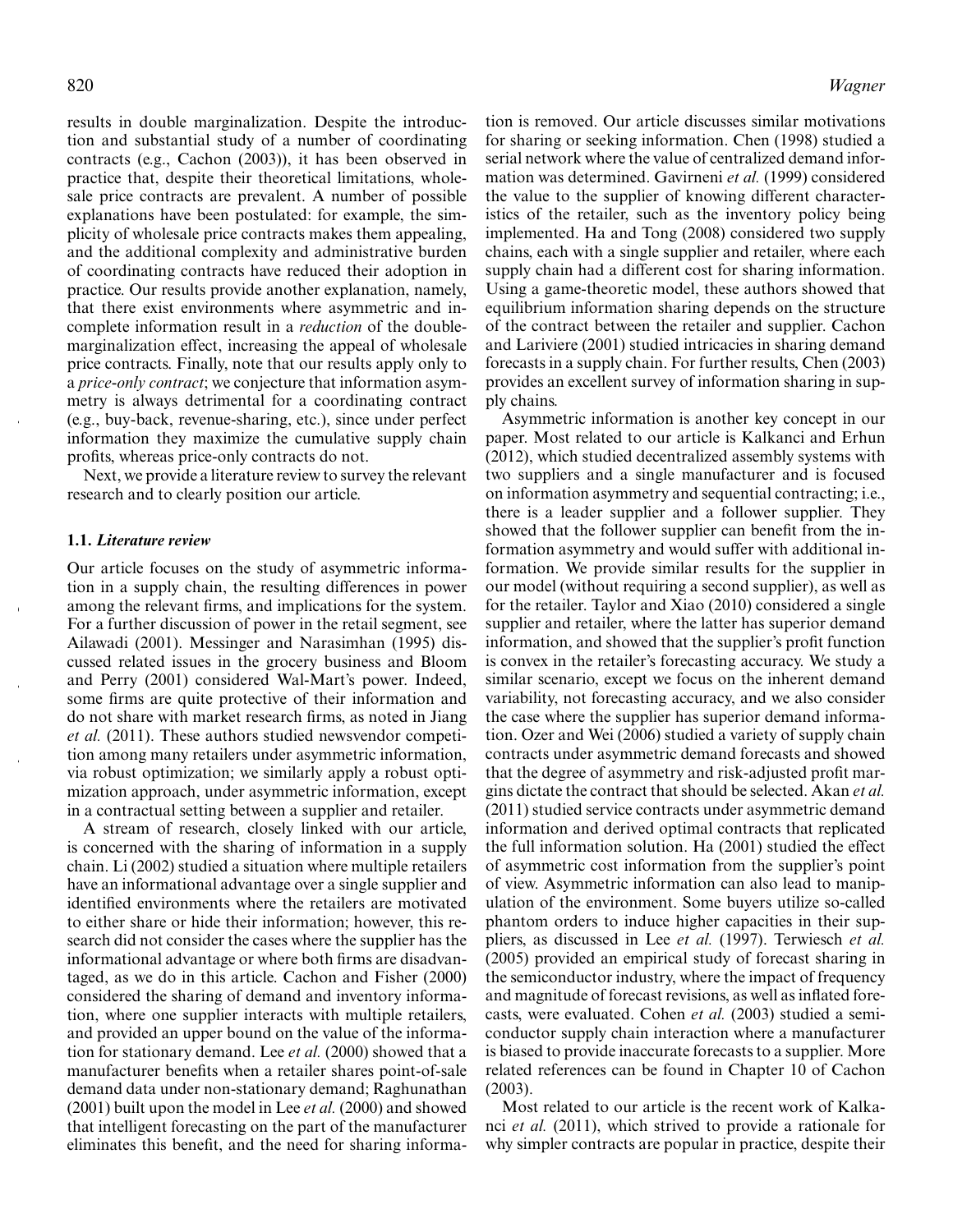theoretical limitations. Their work also employed asymmetric information in a two-tier supply chain, but instead of a theoretical analysis, they considered behavioral experiments where one player is human and the other is a computerized newsvendor model. Their results show that simple contracts, such as wholesale price contracts, are sufficient under asymmetric information in a behavioral setting.

## **1.2.** *Contributions*

In this article we design a framework to study how asymmetric and incomplete demand information affect individual firm and cumulative supply chain profits, when simple robust optimization techniques are applied. We prove theoretically, and show numerically, that an informational advantage does not necessarily lead to a profit advantage under a price-only contract. We compare the incomplete informational states with a benchmark state where both firms have full distributional knowledge.

We first analytically show that, if the retailer has an informational advantage, then the supplier always loses profit, but the retailer *may or may not* benefit from the information asymmetry; we supplement these theoretical results with simulation studies, for normally distributed demand, that characterize the environments that lead to increased retailer's profits. Second, if the supplier has an informational advantage but incorrectly assesses the retailer's state, we analytically show that the retailer always loses profit but the supplier *may or may not* benefit; we similarly identify the environmental characteristics, via simulation studies, that lead to improved supplier's profits. If the advantaged supplier correctly assesses the state of the retailer, it is possible that both firms benefit, both lose, or one firm (either) benefits and the other suffers from the information asymmetry; we utilize simulation studies to understand how demand variability and product economics influence the outcome. These last results also apply to the case where neither firm has distributional knowledge. Finally, we compare the profits for a decentralized supply chain with the profits for the optimal centralized supply chain and show, via simulation studies, that the lack of information can result in the capture of a very high proportion of the possible profit (e.g.,  $>95\%$ ). We provide further details and discussion in the appropriate sections.

#### **1.3.** *Outline*

In Section 2 we detail our Stackelberg game models that combine standard and distribution-free newsvendor models. In Section 3 we analyze the case where the retailer has the informational advantage. In Section 4 we consider the situation where the supplier has the advantage, a portion of which also applies to the case where neither firm knows the distribution of demand. Section-specific computational studies are included in Sections 3.4, 4.1.3, and 4.2.3. In Section 5 we provide comparisons of the profits for various

decentralized supply chains with those of the optimal centralized supply chain. Concluding thoughts are provided in Section 6. All proofs appear in the Appendix.

#### **2. Models and methodology**

Our article analyzes the behavior of the retailer's profit, supplier's profit, and the total profit of the supply chain under a wholesale price contract where the retailer's and supplier's knowledge of the final customer demand differs. We choose the wholesale price contract as it is prevalent in practice and simple to analyze, allowing us to focus on understanding the impact of different information among the firms. The retailer sells a single product to final customers at unit revenue *r* and salvages leftover units at unit value  $v$ . The retailer purchases its stock from the supplier, via a one-time wholesale price contract, at a unit cost of  $w$ . The supplier produces at a unit cost of *c*, which we assume is information private to the supplier. To avoid trivial cases, it is assumed that  $r > w > c > v$ . The supplier chooses the wholesale price  $w$  and then the retailer chooses an ordering quantity *q*, via a Stackelberg game where the supplier is the leader.

The retailer sells to stochastic final customer demand  $D \geq 0$ , a random variable, which is characterized by a distribution function  $F$ , with mean  $\mu$  and standard deviation σ. We assume that *F*−<sup>1</sup> exists. Each firm will either know (i) the full distribution *F*; or (ii) only the mean  $\mu$  and standard deviation  $\sigma$ . We formalize these informational scenarios with the following notation:  $R_F$  indicates that the retailer knows *F* and  $R_{\mu,\sigma}$  indicates that the retailer knows  $\mu$  and  $\sigma$ , but not the full distribution *F*. *S<sub>F</sub>* and *S<sub>µ,* $\sigma$  are</sub> defined similarly for the supplier. Therefore, we have four informational states:

$$
(R_F, S_F), (R_{\mu,\sigma}, S_F), (R_F, S_{\mu,\sigma}), (R_{\mu,\sigma}, S_{\mu,\sigma}).
$$
 (1)

We next model the retailer's and supplier's behaviors under these states.

## **2.1.** *Retailer's behavior*

The supplier's costs are private information, unknown to the retailer, which limits any strategic or learning aspects for the retailer. Therefore, we model the retailer as a price-taker, who simply chooses an order quantity once the wholesale price is proposed by the supplier. Note that under the wholesale price contract, the retailer absorbs all demand variability and his profit is a random variable. Therefore, the retailer's performance is traditionally measured via his *expected* profit. Under  $R_F$ , the retailer, applying a newsvendor model, maximizes his expected profit, which has the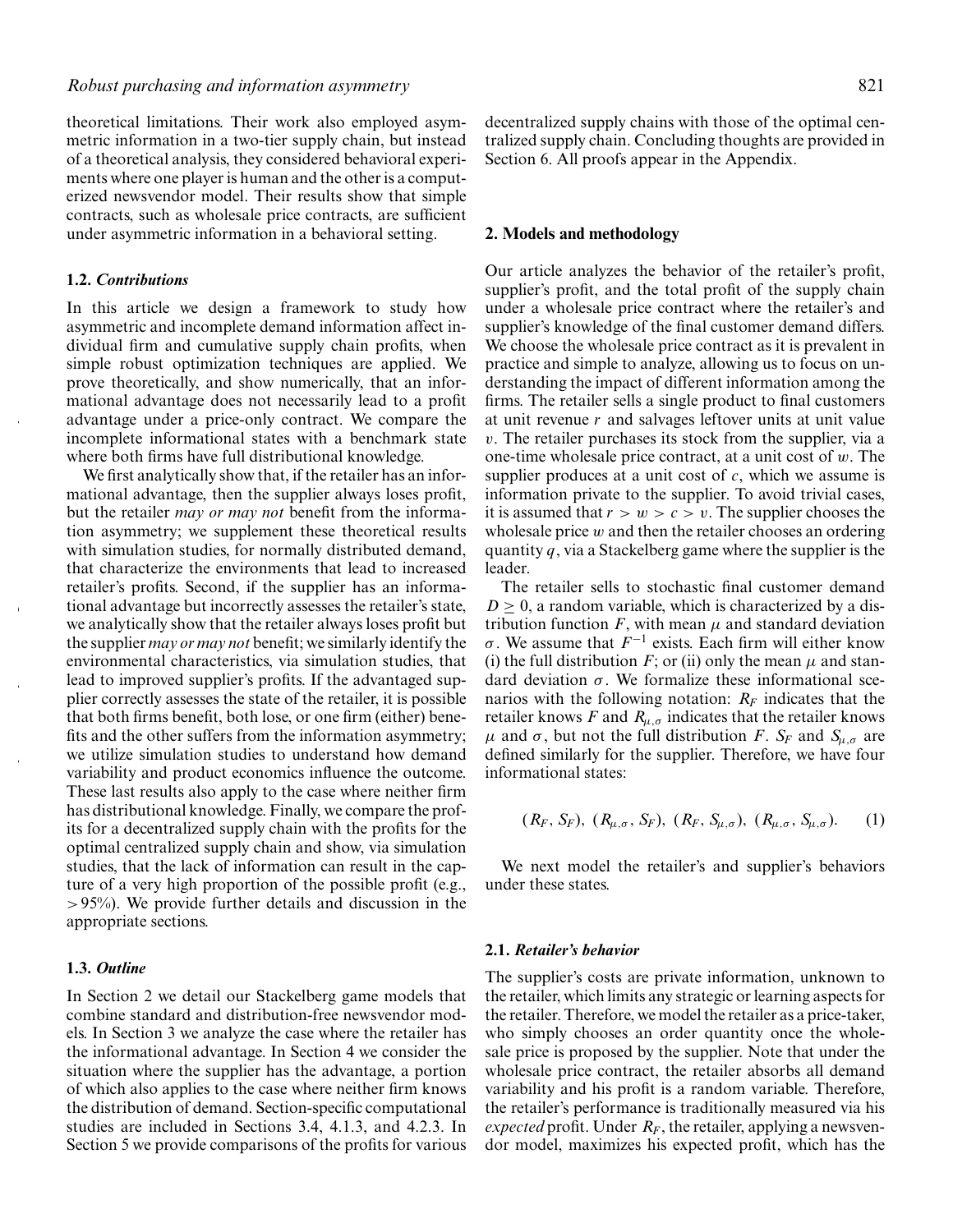solution

$$
q_{nv}(w) = \underset{q \ge 0}{\arg \max} r E_F[\min\{q, D\}]
$$

$$
+ v E_F[\max\{q - D, 0\}] - wq
$$

$$
= F^{-1}\left(\frac{r - w}{r - v}\right).
$$
(2)

Under  $R_{\mu,\sigma}$  the retailer has limited distributional information and his expected profit is not well defined. However, we wish to remain consistent with the retailer choosing an order quantity via an expected profit measurement, as under *RF* . Therefore, we need a specific distribution. Rather than arbitrarily choosing a distribution under  $R_{\mu,\sigma}$  with mean  $\mu$ and standard deviation  $\sigma$ , and motivated by the prevalence of robust optimization in the modern literature, we model the retailer's behavior using a classic robust variant of the newsvendor model. The retailer maximizes his minimum expected profit over all distributions *G*, corresponding to non-negative random variables with the given mean and standard deviation, which has the formulation

$$
q_{mm}(w) = \underset{q}{\arg\max} \min_{G} r E_G[\min\{q, D\}]
$$

$$
+ v E_G[\max\{q - D, 0\}] - wq
$$
  
s.t. 
$$
\int_0^\infty dG(x) = 1
$$

$$
\int_0^\infty x dG(x) = \mu
$$

$$
\int_0^\infty x^2 dG(x) = \sigma^2 + \mu^2.
$$
(3)

The worst-case distribution, which is used to determine  $q_{mm}(w)$ , was shown in Scarf (1958) to be a twopoint distribution with mass  $\sigma^2/(\mu^2 + \sigma^2)$  at zero and mass  $\mu^2/(\mu^2 + \sigma^2)$  at  $\mu + \sigma^2/\mu$ . Note that the worst-case distribution is only for determining the order quantity; the real expected cost is evaluated using the true distribution *F* (full details follow in Section 2.3).

Letting  $\rho = \sigma / \mu$  denote the coefficient of variation, Scarf (1958) showed that the optimal ordering quantity for Problem  $(3)$  is

$$
q_{mm}(w) = \begin{cases} 0, & \frac{r-w}{w-v} < \rho^2, \\ \mu + \frac{\sigma}{2} \left( \sqrt{\frac{r-w}{w-v}} - \sqrt{\frac{w-v}{r-w}} \right), & \frac{r-w}{w-v} \ge \rho^2. \end{cases}
$$
(4)

It has been pointed out in the literature that the order quantities in Equation (4) are too conservative, an assessment with which we agree, due to the retailer not ordering at all when  $(r - w)/(w - v) < \rho^2$ . However, our article focuses only on the latter case, where  $(r - w)/(w - v) \ge \rho^2$ , which induces an order quantity not much different than the order quantities under well-known distributions. For example, setting  $r = 100$ ,  $v = 0$ ,  $\mu = 1000$ , and  $\rho = 0.25$ , we compare  $q_{mm}(w)$ , defined in Equation (4), with  $q_{nv}(w)$ ,



**Fig. 1.** The differences between  $q_{mm}(w)$  and  $q_{nv}(w)$  for *F* being either the normal or uniform distribution.

defined in Equation (2), for *F* being either the normal and uniform distributions, as a function of  $w \in [0, 100]$ ; see Fig. 1. Note that with these parameters, the normal distribution is non-negative with probability  $> 0.99997$  and is essentially indistinguishable from a truncated normal distribution, which is contained in the feasible region of Problem (3). Except for the orders of zero when  $w \in [95, 100]$ , the three order quantities are quite similar, and it is on this region that our article focuses. In particular, in Section 3.1, we constrain the supplier to choose a wholesale price that induces a positive order quantity from the retailer, reducing the conservatism of the retailer's model. The analytical benefit of this model is that the order quantity has a closed form, allowing a more tractable analysis than other comparable retailer strategies that do not (for example, the minimum-regret strategy of Perakis and Roels (2008) does not have a closed form when the mean and standard deviation are known).

#### **2.2.** *Supplier's behavior*

We next detail the supplier's behavior, which depends on whether or not she correctly assesses the informational state of the retailer.

If the supplier knew that the retailer will order according to  $q_{nv}(w)$ , as defined in Equation (2), the supplier would then solve

$$
w_{nv} = \arg\max_{w} (w - c) q_{nv}(w) \tag{5}
$$

to maximize her (deterministic) profit. Lariviere and Porteus (2001) showed that, as long as *F* has an increasing generalized failure rate (i.e.,  $xf(x)/(1 - F(x))$  is increasing), w*<sup>n</sup>*<sup>v</sup> is unique (though usually without a closed-form expression). These authors also showed that this assumption is mild, being satisfied by most common distributions.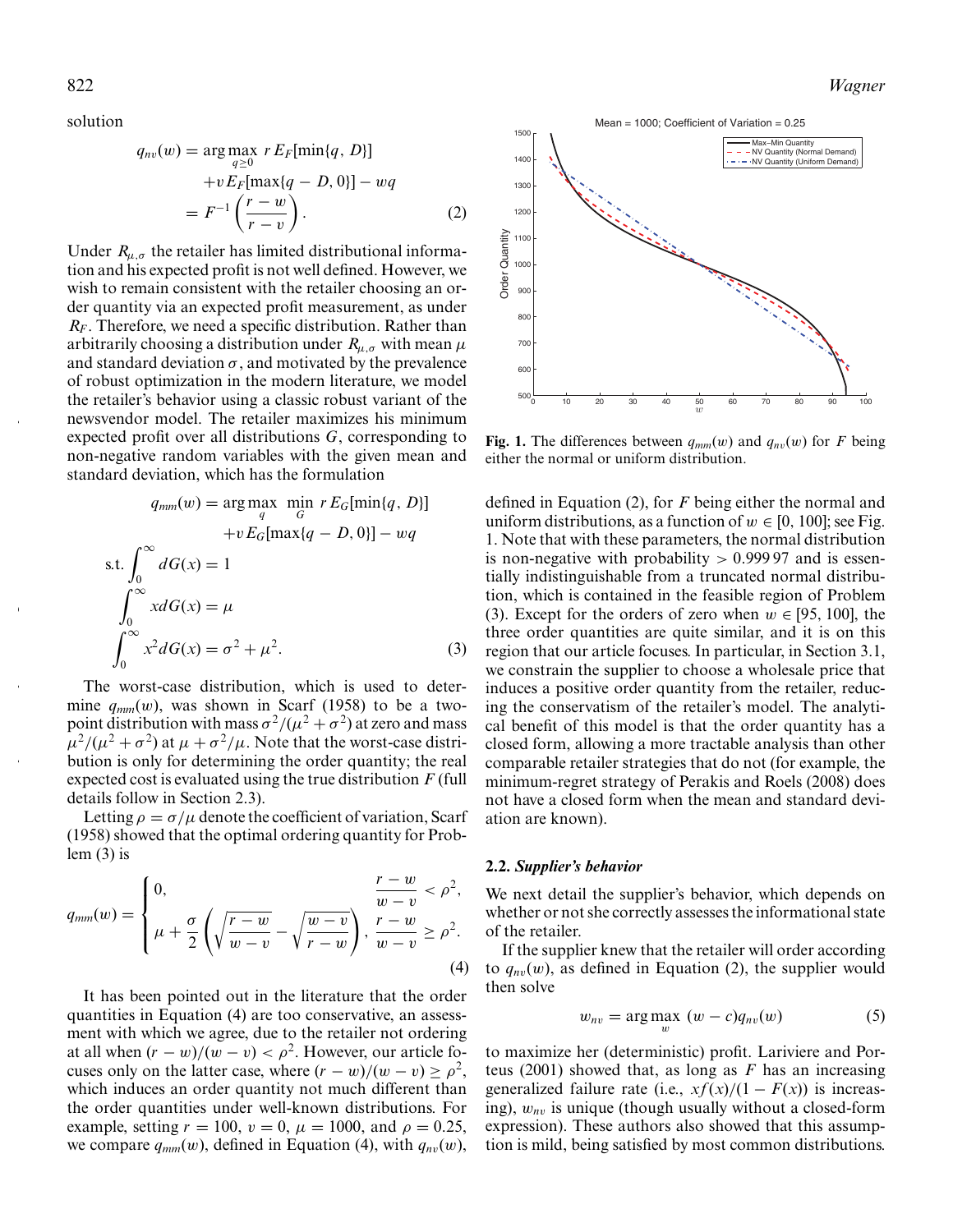|                                                              | $R_F$ : Retailer<br>knows F | $R_{\mu,\sigma}$ : Retailer only<br>knows $\mu$ and $\sigma$ |
|--------------------------------------------------------------|-----------------------------|--------------------------------------------------------------|
| $S_F$ : Supplier<br>knows $F$                                | $q_{nv}(w_{nv})$            | $q_{mm}(w_{mm})$                                             |
| $S_{\mu,\sigma}$ : Supplier only<br>knows $\mu$ and $\sigma$ | n/a                         | $q_{mm}(w_{mm})$                                             |

**Table 1.** Trade terms when the supplier *correctly* assesses the informational state of retailer

Alternatively, if the supplier knew that the retailer will order according to  $q_{mm}(w)$ , as defined in Equation (4), the supplier would then solve

$$
w_{mm} = \arg\max_{w} (w - c) q_{mm}(w) \tag{6}
$$

to maximize her profit. In Section 3 we analyze Problem (6) and show that w*mm* is unique as well.

In practice, the supplier may or may not correctly assess the informational state of the retailer. We consider both cases. To maintain the tractability of our model, we assume that the supplier knows that  $R_F$  and  $R_{\mu,\sigma}$  are the only informational states possible for the retailer. The following list discusses each of the information states in Equation (1) in turn. These possible trade terms are then summarized in Table 1 for correct supplier assessments of the retailer's information and in Table 2 for incorrect assessments.

- 1. Under  $(R_F, S_F)$ , the supplier has a belief about the informational state of the retailer, which can be correct or incorrect. If the supplier is correct, she knows that the retailer is in state  $R_F$ ; alternatively, if the supplier's belief is incorrect, she mistakenly assumes that the retailer is in  $R_{\mu,\sigma}$ . In the former case, the supplier correctly assumes that the retailer orders according to  $q_{nv}(w)$  and thus offers  $w_{nv}$  to the retailer, who subsequently orders  $q_{nv}(w_{nv})$ ; this case serves as our benchmark, which is discussed in the next subsection. In the latter case, the supplier incorrectly assumes that the retailer orders according to  $q_{mm}(w)$  and offers the retailer  $w_{mm}$ , who then orders *qn*v(w*mm*).
- 2. Under  $(R_{\mu,\sigma}, S_F)$ , the supplier has a belief about the informational state of the retailer, which can be correct or incorrect. If the supplier is correct, she knows that the retailer is in state  $R_{\mu,\sigma}$ ; if the supplier's belief is incorrect, she mistakenly assumes that the retailer is in *RF* . In the former case, the supplier correctly assumes that the retailer orders according to  $q_{mm}(w)$  and thus offers  $w_{mm}$ to the retailer, who subsequently orders  $q_{mm}(w_{mm})$ . In the latter case, the supplier incorrectly assumes that the retailer orders according to  $q_{nv}(w)$  and offers the retailer  $w_{nv}$ , who then orders  $q_{mm}(w_{nv})$ .
- 3. Under  $(R_F, S_{\mu,\sigma})$ , the supplier has a belief about the informational state of the retailer, which can be correct or incorrect. If the supplier is incorrect, she mistakenly assumes that the retailer is in  $R_{\mu,\sigma}$  and offers the retailer

**Table 2.** Trade terms when the supplier *incorrectly* assesses the informational state of retailer

|                                                              | $R_F$ : Retailer<br>knows F | $R_{\mu,\sigma}$ : Retailer only<br>knows $\mu$ and $\sigma$ |
|--------------------------------------------------------------|-----------------------------|--------------------------------------------------------------|
| $S_F$ : Supplier<br>knows $F$                                | $q_{nv}(w_{mm})$            | $q_{mm}(w_{nv})$                                             |
| $S_{\mu,\sigma}$ : Supplier only<br>knows $\mu$ and $\sigma$ | $q_{nv}(w_{mm})$            | n/a                                                          |

 $w_{mm}$ , and the retailer orders  $q_{nv}(w_{mm})$ . Alternatively, the supplier's belief can be correct, and she knows that the retailer is in  $R_F$ ; unfortunately, since the supplier does not know  $F$ , she also does not know  $q_{nv}(w)$  and does not have a well-defined model to help her choose an appropriate wholesale price. Therefore, this last scenario is outside the scope of our article, which we list as "n/a" in Table 1, and we do not discuss it further.

4. Under  $(R_{\mu,\sigma}, S_{\mu,\sigma})$ , the only meaningful model is where the supplier correctly assumes that the retailer is in  $R_{\mu,\sigma}$ , which leads to a wholesale price w*mm* and an order quantity  $q_{mm}(w_{mm})$ . If the supplier incorrectly assumes that the retailer is in  $R_F$ , there is not much she can do, since she does not know *F*; we list this undefined model as "n/a" in Table 2.

Our article models both the information possessed by the supplier as well as the supplier's (possibly incorrect) belief about the retailer's state. It is the combination of this information and belief, and the correctness of the belief, that drives the firms' interaction. This is why certain terms of trade appear twice in the above tables (*qmm*(w*mm*) in Table 1 and *qn*v(w*mm*) in Table 2), since a supplier might not utilize all of the information she possesses due to her beliefs. Other combinations preclude the supplier from acting on her beliefs since she does not have the requisite information; these are the "n/a"s in Tables 1 and 2. Figure 2 plots the different terms of trade in Tables 1 and 2 as a function of the profit margin of the supply chain  $(r - c)/r$  and coefficient of variation  $\rho \in \{0.01, 0.11, 0.22, 0.33\}$ ; these behaviors are derived in subsequent sections but are presented here as a preview.

# **2.3.** *Benchmarking*

In each of the four informational states given in Equation (1), the supplier will choose a wholesale price, which depends on her assessment of the retailer's informational state, and the retailer will order a corresponding quantity, which we write generically as w and *q*(w), respectively. This will result in state-dependent profits for the retailer, supplier, and supply chain, according to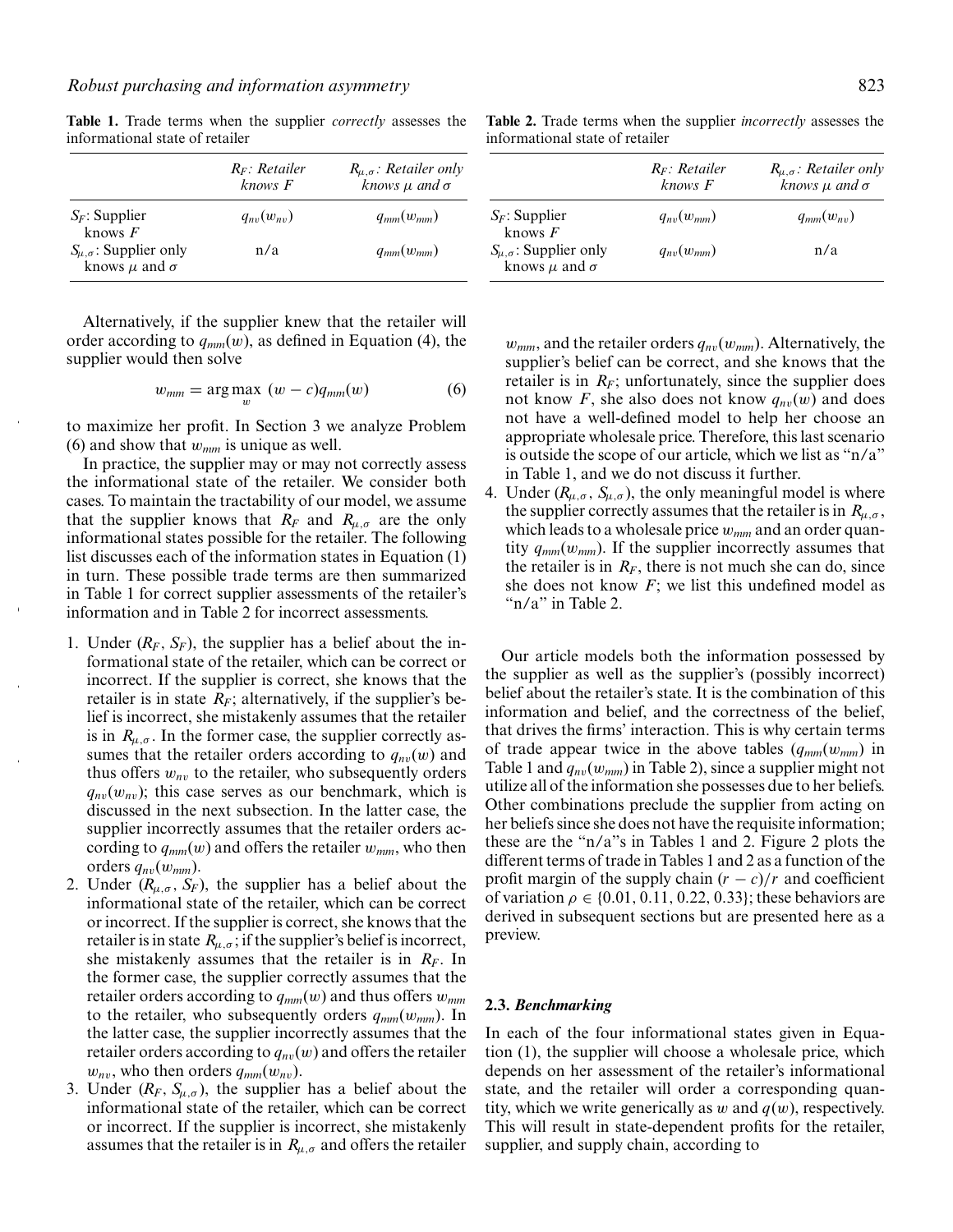

**Fig. 2.** The terms of trade  $q_{nv}(w_{nv})$ ,  $q_{nv}(w_{mm})$ ,  $q_{mm}(w_{nv})$ ,  $q_{mm}(w_{mm})$  for various levels of uncertainty and margin.

$$
\Pi_r = r E_F[\min\{q(w), D\}] + v E_F[\max\{q(w) - D, 0\}] - wq(w),
$$
\n(7)

$$
\Pi_s = (w - c)q(w),\tag{8}
$$

$$
\Pi_{sc} = \Pi_r + \Pi_s \n= r E_F[\min\{q(w), D\}] + v E_F[\max\{q(w) - D, 0\}] \n- cq(w),
$$
\n(9)

respectively. The  $(R_F, S_F)$  case, where the supplier correctly assesses the informational state of the retailer, serves as our benchmark to study the impact of information availability and asymmetry on individual firm and supply chain profits. In this benchmark, the quantity ordered by the retailer is  $q_{nv}(w_{nv})$ . The benchmark profits are Equations (7) to (9) evaluated at  $w = w_{nv}$  and  $q(w) = q_{nv}(w_{nv})$ . We compare these profits with those obtained under the other trade terms, as listed in Tables 1 and 2, to determine the impact of information availability and asymmetry in a supply chain.

As can be seen from Tables 1 and 2, the only nonbenchmark order quantities are  $q_{nv}(w_{mm})$ ,  $q_{mm}(w_{nv})$ , and *qmm*(w*mm*). A large portion of our article consists in comparing these three ordering quantities with  $q_{nv}(w_{nv})$  and de-

termining the resulting implications for the retailer's profit, supplier's profit, and total profit of the supply chain. In particular, evaluating Equations (7) to (9) at these wholesale prices and ordering quantities provides the corresponding state-dependent profits, which we can compare with the profits arising in the benchmark case.

Note that it is well documented in the literature (originally by Spengler (1950)) that the benchmark ordering quantity  $q_{nv}(w_{nv})$  induces double marginalization, or suboptimal supply chain profits. Indeed, an order quantity of

$$
q^* = F^{-1}\left(\frac{r-c}{r-v}\right) \tag{10}
$$

induces the maximum expected profit for the entire supply chain, which can be achieved by setting  $w = c$  in the decentralized ( $R_F$ ,  $S_F$ ) case, i.e.,  $q_{nv}(c) = q^*$ . However, this eliminates all supplier's profit and the retailer's profit is equal to the profit of the supply chain, clearly an infeasible option in the decentralized case, the focus of our article. However, the notion of an optimal ordering quantity of the supply chain,  $q^*$ , is useful for subsequent analyses and is formalized here in Equation (10).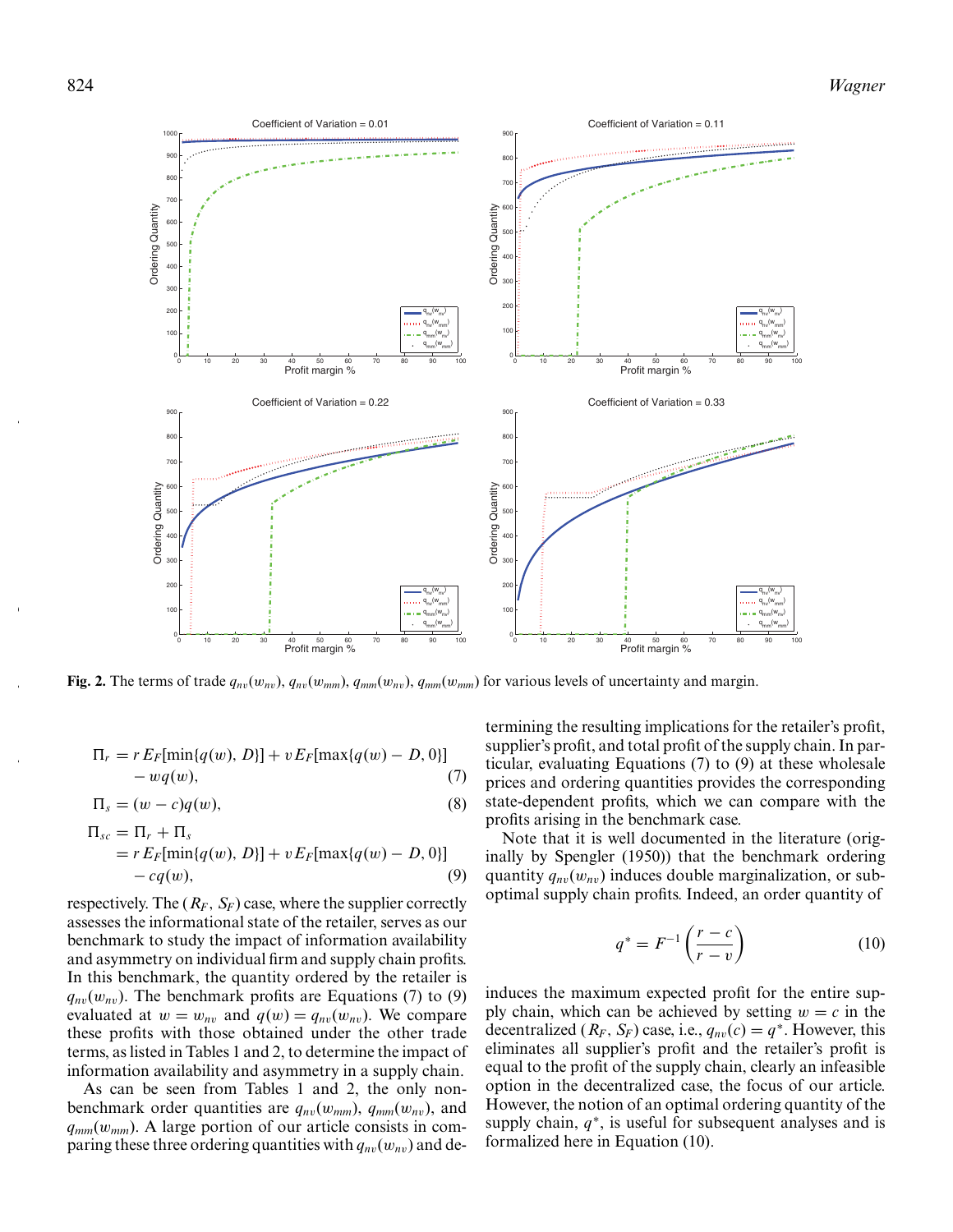# **3. Asymmetric distributional information in favor of the retailer:**  $(R_F, S_{\mu,\sigma})$

In this section we consider the case where the retailer has full knowledge of the demand distribution *F* and the supplier only knows the mean  $\mu$  and standard deviation  $\sigma$ of the demand. A retailer usually has more access to the final customer and consequently has more data to analyze customer demands, than the supplier. In other words, we consider the  $(R_F, S_{\mu,\sigma})$  case and compare it with the benchmark scenario under  $(R_F, S_F)$ . Under the  $(R_F, S_{\mu,\sigma})$ scenario, we focus our study on the case where the supplier mistakenly believes the retailer is under  $R_{\mu,\sigma}$ , rather than the reality  $R_F$ . Alternatively, if the supplier correctly assesses the retailer to be in  $R_F$ , the supplier is unable to do much else, since she does not know *F*, and we do not discuss this situation further; this is the "n/a" in Table 1. Since in both the benchmark  $(R_F, S_F)$  and the  $(R_F, S_{\mu,\sigma})$  cases the retailer applies  $q_{nv}(w)$ , the study (in this section) simplifies to comparing  $w_{nv}$  with  $w_{mm}$ . Finally, note that the analysis in this section also applies to the  $(R_F, S_F)$  informational state, where the supplier mistakenly thinks that the retailer is in  $R_{\mu,\sigma}$ , and the order quantity is also  $q_{nv}(w_{mm})$ ; see Table 2.

In Section 3.1, we analyze Problem (6) and show that the supplier's profit function is strictly concave, which implies that w*mm* is unique. We next study, in Section 3.2, the effect that the supplier's lack of information has on the total profit of the supply chain, and, in Section 3.3, we analyze the effect on the individual firms.

#### **3.1.** *The supplier's decision under limited information*

We now describe the optimization problem the supplier faces to choose an optimal wholesale price, given the information available. First, using the structure of the conjectured retailer ordering quantity (4), the supplier believes that the retailer will order only if the wholesale price is not greater than an upper bound:

$$
\frac{r - w}{w - v} \ge \rho^2 \qquad \text{or, equivalently,}
$$

$$
w \le \left(\frac{1}{1 + \rho^2}\right) r + \left(\frac{\rho^2}{1 + \rho^2}\right) v.
$$

Next, if the retailer orders, he will order

$$
q_{mm}(w) = \mu + \frac{\sigma}{2} \left( \sqrt{\frac{r-w}{w-v}} - \sqrt{\frac{w-v}{r-w}} \right),\,
$$

and the supplier faces the following problem to maximize her profit:

$$
\Pi_{S_{\mu,\sigma}}^* = \max_{w} (w - c) \left( \mu + \frac{\sigma}{2} \left( \sqrt{\frac{r - w}{w - v}} - \sqrt{\frac{w - v}{r - w}} \right) \right),
$$
  
s.t.  $c \le w \le \left( \frac{1}{1 + \rho^2} \right) r + \left( \frac{\rho^2}{1 + \rho^2} \right) v.$  (11)

Note that if

$$
c > \left(\frac{1}{1+\rho^2}\right)r + \left(\frac{\rho^2}{1+\rho^2}\right)v,
$$

the supplier's problem is not feasible. In other words, if the cost of producing a product is high with respect to a variability-weighted average of revenue and salvage values, the supplier will (mistakenly) conclude that the retailer will not be interested in ordering at supplier-feasible wholesale prices. Since this condition only depends on economic primitives, and not any signal from the retailer, the supplier has little evidence to conclude that her belief about the retailer's informational state is wrong. For the remainder of this section we assume that

$$
c \le \left(\frac{1}{1+\rho^2}\right)r + \left(\frac{\rho^2}{1+\rho^2}\right)v.
$$

We next discuss the behavior of feasible instances of Problem (11). As the coefficient of variation  $\rho$  decreases, resulting in a less restrictive distribution, the upper bound  $(1/(1+\rho^2))r + (\rho^2/(1+\rho^2))v$  *increases* (i.e., the feasible space is enlarged). For simplicity we let  $v = 0$ , and we discuss a few specific demand distributions. Many nonnegative demand distributions are positively skewed, such as the exponential distribution, which has  $\rho = 1$ ; this value of  $\rho$  results in a somewhat restrictive upper bound on the wholesale price  $w \le 0.5r$ , since the natural upper bound is  $w \le r$ . Note that, from the practical point of view, the value  $\rho = 1$  is effectively the largest we should consider; products with standard deviations larger than their means are undesirable for many reasons. We next consider distributions with  $\rho < 1$ , such as the Erlang distribution. For concreteness, let  $\rho = 1/2$ , which results in the less-restrictive bound  $w \leq 0.8r$ . Finally, a common model of stochastic demand is the normal distribution, which, to ensure nonnegativity of the random variable with high probability, requires  $\mu - \Gamma \sigma \geq 0$  for some value of  $\Gamma$ , where usually  $\Gamma \geq 3$ ; this implies that  $\rho \leq 1/3$ . Considering a normal distribution with a non-extreme value of  $\rho$ , say  $\rho = 1/4$ , results in the bound  $w \leq 0.9412r$ , which is reasonably close to the standard assumption that  $w \leq r$ . In summary, our model becomes less restrictive (i.e., less conservative) as the coefficient of variation  $\rho$  decreases and is applicable for all demand distributions except those with very high coefficients of variation.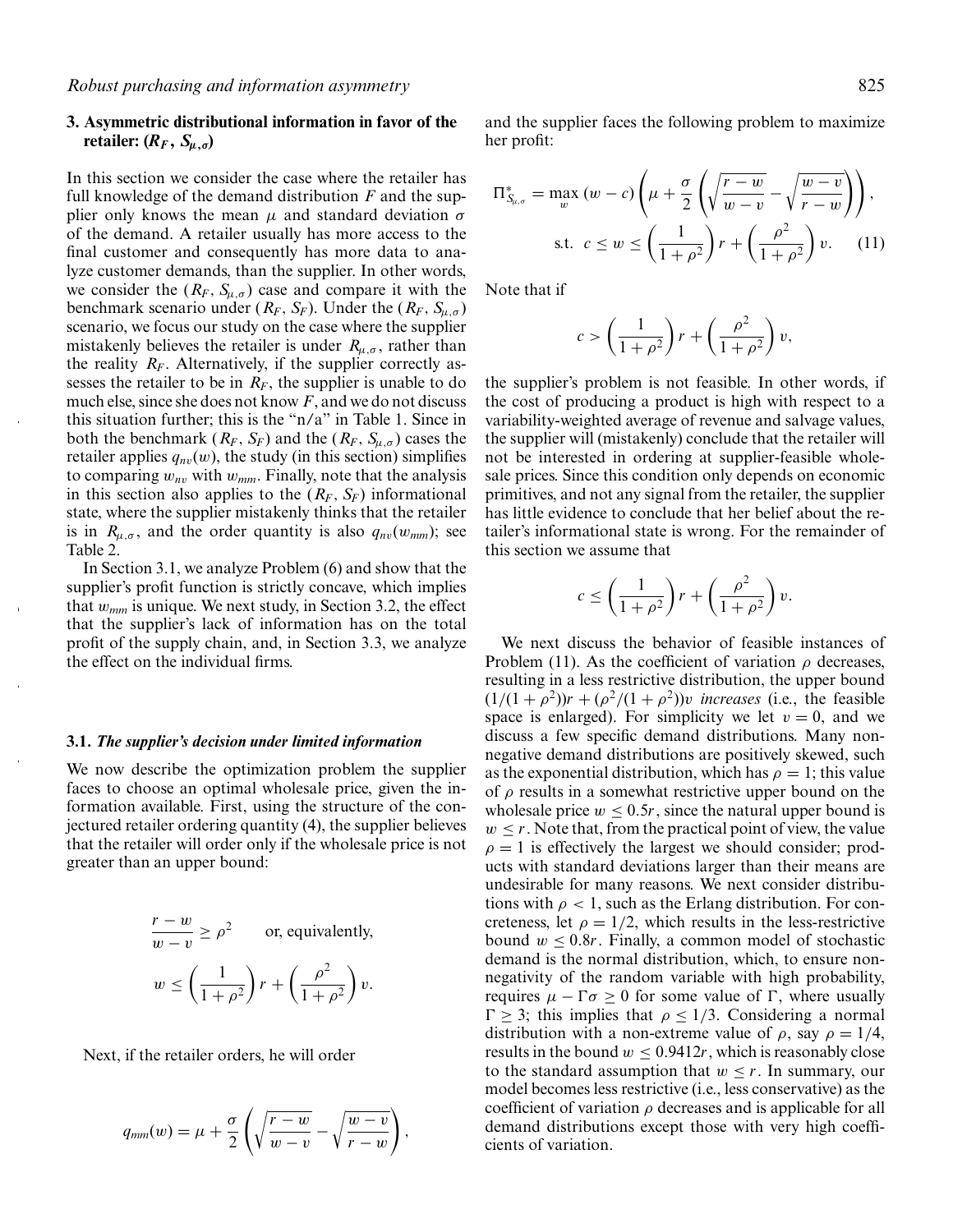We next show that the supplier's problem is well behaved. **Theorem 1.** *If* Let

$$
\Pi_{S_{\mu,\sigma}}(w) = (w-c)\left(\mu + \frac{\sigma}{2}\left(\sqrt{\frac{r-w}{w-v}} - \sqrt{\frac{w-v}{r-w}}\right)\right)
$$

denote the supplier's profit belief, as a function of the wholesale price  $w$ . The next result shows that for feasible values of  $w$ , the supplier's Problem (11) will have a unique wholesale price solution.

**Lemma 1.**  $\Pi_{S_{u,\sigma}}(w)$  *is strictly concave in the wholesale price* w for  $c \leq w \leq r$ .

Using Lemma 1, we can characterize the supplier's optimal wholesale price w*mm* under incomplete information, as shown in our next result.

**Lemma 2.** *The supplier's optimal wholesale price* w*mm is the solution to*

$$
q_{mm}(w_{mm}) = \frac{\sigma}{4} \frac{(w_{mm} - c)(r - v)^2}{((w_{mm} - v)(r - w_{mm}))^{\frac{3}{2}}},
$$

*if a solution exists. Otherwise,*  $w_{mm} = (1/(1+\rho^2))r$  +  $(\rho^2/(1+\rho^2))v$ .

Lemma 2 shows that the supplier has a unique optimal wholesale price that maximizes her conjectured profit when she believes the retailer acts according to the distributionfree newsvendor problem modeled in Equation (4). This price induces a specific form of  $q_{mm}(w)$  that depends on the economics of the situation  $(r, c, v)$  as well as the demand moment information ( $\mu$ ,  $\sigma$ ).

In the next subsection we analyze the effect of this optimal wholesale price on the entire supply chain. We derive theoretical conditions where this wholesale price increases the profit of the supply chain, reducing the double-marginalization effect (compared with the benchmark  $(R_F, S_F)$  scenario). As a result, we also have conditions that characterize the amplification of the double-marginalization effect. Both situations have clear managerial implications, which we discuss in turn.

## **3.2.** *The effect of retailer advantage on supply chain performance*

In this subsection we study the economic and demand conditions where the supplier's lack of distributional information reduces the double-marginalization effect, which increases the supply chain profit. This provides a rigorous rationale for the observation that wholesale price contracts are quite popular in practice, despite their theoretical shortcomings. A lack of information in practice can improve the suboptimality of wholesale price contracts, reducing the appeal of more complicated coordinating contracts (such as a buy-back contract). Our next theorem considers the case where the supplier's optimal wholesale price under full information is large, with respect to the unit revenue *r*.

$$
w_{nv} > \left(\frac{1}{1+\rho^2}\right)r + \left(\frac{\rho^2}{1+\rho^2}\right)v,
$$

*then the supplier's lack of knowledge of F increases the total profit of the supply chain.*

The condition

$$
w_{nv} > \left(\frac{1}{1+\rho^2}\right)r + \left(\frac{\rho^2}{1+\rho^2}\right)v
$$

represents a relatively low-margin environment at optimality for the retailer, which is relaxed as demand uncertainty increases. The increase in the profit of the supply chain occurs because the lack of demand information induces the supplier to choose a lower wholesale price than what would have been chosen under complete information. As is intuitively clear, this lower wholesale price increases the total profit of the supply chain. Consequently, if a retailer expects that a supplier will charge a relatively high wholesale price under complete demand information, then the retailer has no incentive to share information. We follow this theorem with an example for uniformly distributed demand, which allows a closed-form expression for w*<sup>n</sup>*v.

*Example 1.* Let *D* be uniformly distributed on [*a*, *b*], where  $a = \mu - \sqrt{3}\sigma$  and  $b = \mu + \sqrt{3}\sigma$ , so that the mean and standard deviation of the demand are  $\mu$  and  $\sigma$ , respectively. It is straightforward to see that

$$
q_{nv}(w) = F^{-1}\left(\frac{r-w}{r-v}\right) = a + (b-a)\left(\frac{r-w}{r-v}\right).
$$

Elementary calculus shows that

$$
w_{nv} = \arg\max_{c \le w \le r} (w - c) \left( a + (b - a) \left( \frac{r - w}{r - v} \right) \right)
$$
  
=  $\frac{r + c}{2} + \frac{a}{b - a} \frac{r - v}{2}$ .

For additional simplicity, let  $\rho = 1/\sqrt{3}$ , which reduces  $a =$ 0. Then, Theorem 1 states that if  $c > (r + v)/2$ , then the supplier's lack of information increases the supply chain profit. This supports the low-margin discussion above.

Next, we see that even if the supplier does not charge a relatively high wholesale price under complete information, conditions exist where the supplier's lack of information again increases the supply chain profit.

# **Theorem 2.** *If*

$$
w_{nv} \le \left(\frac{1}{1+\rho^2}\right)r + \left(\frac{\rho^2}{1+\rho^2}\right)v
$$

*and, further, the following two conditions are satisfied:*

$$
(r-w_{nv}) < (w_{nv}-v) + \frac{(w_{nv}-c)(r-v)^2}{2(w_{nv}-v)(r-w_{nv})}, \quad (12)
$$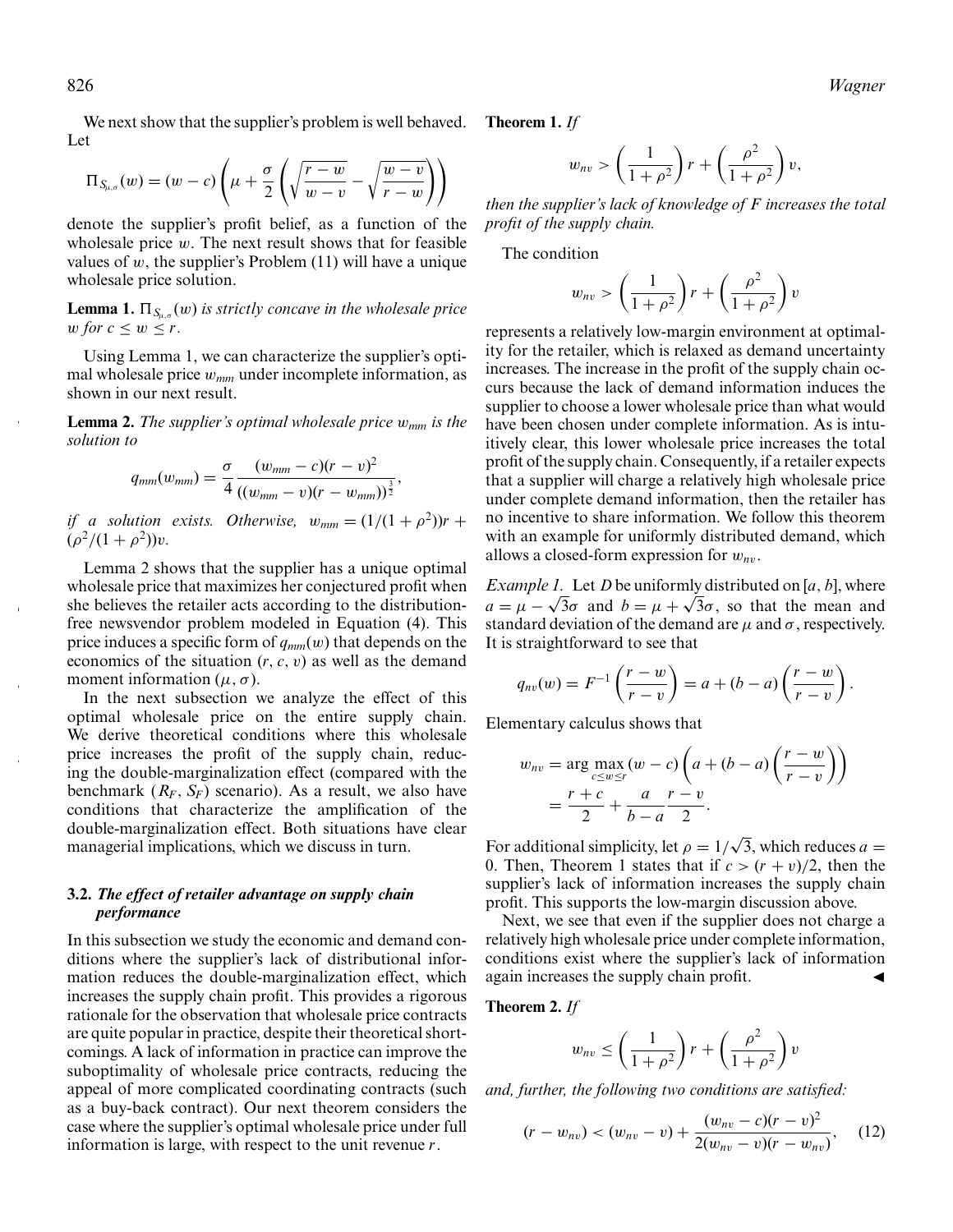*and*

$$
\frac{4((w_{nv}-v)(r-w_{nv}))^{\frac{3}{2}}}{(w_{nv}-c)(r-v)^2-2(r-2w_{nv}+v)(w_{nv}-v)(r-w_{nv})}<\rho,
$$
\n(13)

*then the supplier's lack of knowledge of F increases the profit of the supply chain. Alternatively, if*

$$
w_{nv} \leq \left(\frac{1}{1+\rho^2}\right)r + \left(\frac{\rho^2}{1+\rho^2}\right)v,
$$

*and either Equation* (12) *or Equation* (13) *is violated, then the profit for the supply chain decreases.*

This theorem shows that even if the supplier were to charge a relatively low wholesale price under full information, which does not satisfy the condition of Theorem 1, there still exist combinations of economic and demand parameters that induce the supplier, with incomplete information, to choose a lower than supplier-optimal wholesale price, which improves the performance of the wholesale price contract for the supply chain. Our theorem clearly contains many subtleties (e.g.,  $w_{nv}$  depends on  $F$ ), so we shortly refine our understanding in the context of numerical studies in Section 3.4; for now, we continue with Example 1 to illustrate Theorem 2 for a uniformly distributed demand on [0,  $\mu + \sqrt{3}\sigma$ ]. Our main point is that we are providing theoretical and computational evidence to support a clear managerial message: information can be a double-edged sword in the sense that less information can either increase or decrease the profit of the supply chain.

 $\sqrt{3}\sigma$ ], where  $ρ = 1/\sqrt{3}$  and  $w_{nv} = (r + c)/2$ . For addi-*Example 2.* Let *D* be uniformly distributed on  $[0, \mu +$ tional simplicity, let  $v = 0$ . The three necessary conditions of Theorem 2 simplify to  $c \leq r/2$ ,  $0 < c + r^2/(r + c)$ , and  $\sqrt{r^2 - c^2}(r + c)/(r^2 + rc + c^2) < 1/\sqrt{3}$ . Although the first condition is easy to grasp and the second is trivially true, note that even for this greatly simplified problem, the third condition requires further analysis. Letting  $f(r) = \sqrt{r^2 - c^2}(r + c)/(r^2 + rc + c^2)$ , it is straightforward to see that the derivative  $f'(r) =$  $3rc^2(r + c)/(\sqrt{r^2 - c^2}(r^2 + rc + c^2)^2)$ , which is strictly positive for any  $r > c$ . The first condition of Theorem 2 requires  $r \ge 2c$ , which implies  $f(r) \ge f(2c) = 3\sqrt{3}/7$ , which contradicts the third requirement that  $f(r) < 1/\sqrt{3}$ . Therefore, in this case, the supplier's lack of information decreases the profit for the supply chain. !

Unfortunately, we found similar analyses to that of Example 2 for other distributions to be intractable. We instead rely on subsequent simulation studies, in Section 3.4, to build intuition for normally distributed demand. We demonstrate that, in contrast with Example 2, the supplier's lack of information can result in an increase in the profit for the supply chain under normally distributed demand.

## **3.3.** *The effect of retailer advantage on individual firm performance*

In this subsection, we refine our analysis to investigate the effect of the supplier's lack of information on the individual firms. We first consider the supplier. Recall that the retailer, being in state  $R_F$ , applies  $q_{nv}(w)$  as defined in Equation (2). As previously mentioned, Lariviere and Porteus (2001) showed that, as long as *F* has an increasing generalized failure rate, the supplier's profit function  $(w - c)q_{nv}(w)$  is unimodal with a unique maximizer at w*<sup>n</sup>*<sup>v</sup> (see Equation (5)). Therefore, any deviation from  $w_{nv}$  results in suboptimal profits for the supplier; under the  $S_{\mu,\sigma}$  informational state, the supplier chooses  $w_{mm}$  as the wholesale price, reducing her profits. We have proven the following corollary, which clearly motivates the supplier to seek the information that she does not have.

**Corollary 1.** *The supplier's lack of knowledge of F decreases her profit.*

We next show that the retailer's profit experiences the same effect as the supply chain; in particular, we prove that there exist environments where the retailer's informational edge increases his profits. However, what is interesting about this result is its second part: a retailer's informational advantage can reduce his profits, a somewhat counterintuitive result. In the next subsection, we provide computational studies to refine our understanding of the environmental characteristics that lead to a motivation for the retailer to either share or hide information.

**Corollary 2.** *If either of the following two conditions are satisfied*

1. 
$$
w_{nv} > \left(\frac{1}{1+\rho^2}\right) r + \left(\frac{\rho^2}{1+\rho^2}\right) v
$$
  
\nor  
\n2.  $(r - w_{nv}) < (w_{nv} - v) + \frac{(w_{nv} - c)(r - v)^2}{2(w_{nv} - v)(r - w_{nv})}$   
\n $\frac{4((w_{nv} - v)(r - w_{nv}))^{\frac{3}{2}}}{(w_{nv} - c)(r - v)^2 - 2(r - 2w_{nv} + v)(w_{nv} - v)(r - w_{nv})} < \rho,$ 

*then the supplier's lack of knowledge of F increases the retailer's profit. Otherwise, the retailer's profit decreases.*

#### **3.4.** *Computational results*

In this section we provide numerical studies that help identify environmental characteristics that indicate whether or not the supplier's lack of information is detrimental to the retailer (it is always detrimental to the supplier, per Corollary 1). These studies will assist us in identifying those environments where the retailer should share his information with the supplier, to increase his profits, as well as identifying those environments where the retailer is motivated to conceal his information, to preserve his higher profits.

Our experimental design is as follows. We consider a unit revenue  $r = 100$  and a unit salvage value  $v = 0$ , and we vary the unit cost *c* to study different economic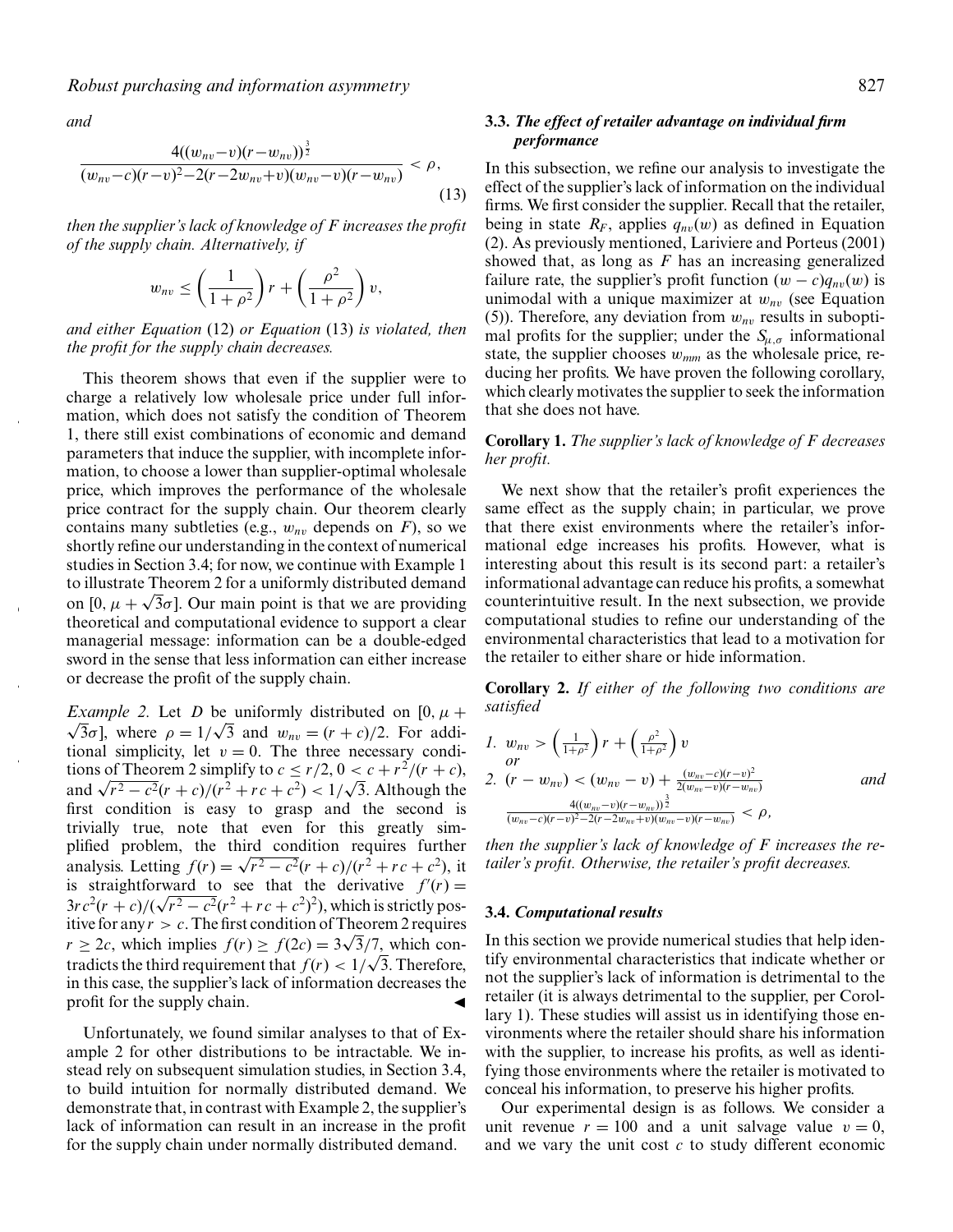

**Fig. 3.** The percentage increase in profits for various levels of uncertainty and margin under ( $R_F$ ,  $S_{\mu,\sigma}$ ). Discontinuities at low profit margins are due to the supplier's profit-maximization problem under *S*µ,<sup>σ</sup> becoming infeasible.

environments. In particular, we present our results in terms of the supply chain profit margin  $(r - c)/r$ , which we vary from 1 to 99%. We model uncertain demand as a normal random variable, under different uncertainty environments. Scarf (1958) also utilized a normal distribution in numerically analyzing Problem (3), which approximated non-negative Poisson-distributed demand. We set the mean of demand  $\mu = 1000$  and considered coefficients of variation  $\rho \in \{0.01, 0.11, 0.22, 0.33\}$ , representing extremely low, low, medium, and high uncertainty environments, respectively. We chose a maximum coefficient of variation of 0.33, to allow a three-standard deviation realization below the mean to remain non-negative under a normal distribution of demand; in other words, we have  $\mu - 3\sigma \ge 0$ , which is satisfied by 99.7% of normal random variable realizations. For each coefficient of variation, in Fig. 3 we plot the percentage change in retailer's profit, supplier's profit, and total profit for the supply chain, as a function of the system's profit margin, with respect to the  $(R_F, S_F)$  case where both supplier and retailer have full correct information. In these plots, the horizontal scales are fixed from zero to 100%, but the vertical scales vary to better display the results.

We can see from Fig. 3 that the retailer's profit *usually* increases due to the informational advantage in state  $(R_F, S_{\mu,\sigma})$ , as compared with  $(R_F, S_F)$ . We also note that as the coefficient of variation  $\rho$  increases (moving from plot



**Fig. 4.** A closeup view of the retailer losing profit in the  $(R_F, S_{\mu,\sigma})$ case.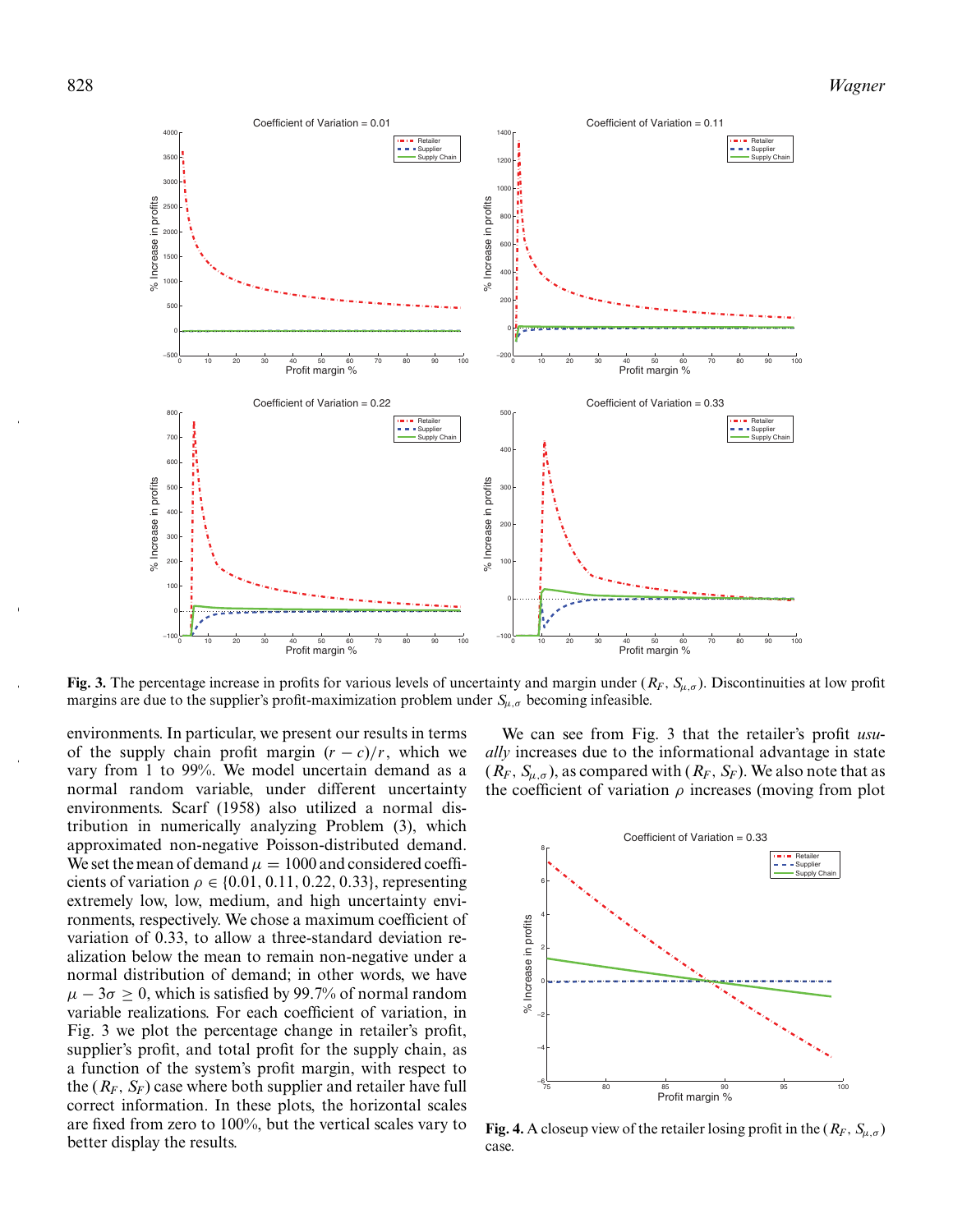to plot in Fig. 3) or the system profit margin  $(r - c)/r$  increases (moving along the horizontal axis in a given plot), this retailer benefit *decreases*. Furthermore, these trends continue to a point where the retailer's informational advantage translates into an overall *reduction* of his profit, in an environment characterized by high uncertainty ( $\rho =$ 0.33) and high system profit margin  $((r - c)/r > 90\%)$ ; a closeup view of this behavior is presented in Fig. 4. Note that the optimal newsvendor profit is increasing in the mean of the demand and decreasing in the standard deviation (see Hochbaum and Wagner (2015) for a proof in a similar contracting context); therefore, the fact that our retailer's profit is decreasing in the coefficient of variation is not surprising. In contrast, the supplier always loses profit, verifying Corollary 1. However, she experiences a complementary effect to that of the retailer: as the coefficient of variation  $\rho$  increases or the system profit margin  $(r - c)/r$  increases, the supplier's losses are reduced (but never eliminated).

The reasons for these behaviors can be better understood by examining the supplier's profit-maximization problems. We first consider the definition of  $w_{nv}$  in Equation (5), which was studied in depth by Lariviere and Porteus (2001). They showed that increasing  $\rho$  drives down  $w_{nv}$  (Lemma 1) in their paper). Also, the optimality condition for deriving  $w_{nv}$ , in terms of  $q = q_{nv} = F^{-1}(1 - w_{nv}/r)$  with  $v = 0$ , is given in Theorem 1 of their paper as

$$
(1 - F(q))\left(1 - \frac{qf(q)}{1 - F(q)}\right) = \frac{c}{r}.
$$

Assuming that *F* has an increasing generalized failure rate, the left-hand side is decreasing in *q*. Therefore, increasing the system's profit margin  $(r - c)/r$  is equivalent to decreasing  $c/r$ , thus resulting in an increasing optimal value of  $q_{nv}$ or a decreasing optimal value of w*<sup>n</sup>*v. Therefore, increasing  $\rho$  and increasing  $(r - c)/r$  both drive down  $w_{nv}$ .

Next, we examine the determination of w*mm*, namely, Problem (11), reproduced here for  $v = 0$ :

$$
w_{mm} = \arg \max_{w} (w - c) \left( \mu + \frac{\sigma}{2} \left( \sqrt{\frac{r - w}{w}} - \sqrt{\frac{w}{r - w}} \right) \right),
$$
  
s.t.  $c \le w \le \left( \frac{1}{1 + \rho^2} \right) r.$  (14)

First, an increasing value of  $\rho$  reduces the upper bound on feasible wholesale prices. If w*mm* is an endpoint solution, namely  $w_{mm} = (1/(1+\rho^2))r$ , then it is reduced as well (cf. Lemma 2); if not, then the effect on  $w_{mm}$  is undetermined. Second, a high value of  $(r - c)/r$  implies that  $c \ll r$ , ensuring the feasibility of Problem (14). Furthermore, increasing  $(r - c)/r$  also increases the relative weight of the  $w - c$  parameter in the objective function, leading to an *increase* in w*mm*.

Putting these analyses together, increasing  $\rho$  and  $(r - c)/r$  results in a monotonic decrease in  $w_{nv}$  and both increases and decreases in w*mm*. Clearly, there is more downward pressure on  $w_{nv}$  and, if we continue to increase  $\rho$  and

 $(r - c)/r$ , at some point  $w_{nv}$  will pass below  $w_{nm}$ , resulting in a loss of profit for *both* the retailer and supplier.

Finally, note that when  $(r - c)/r$  is low and  $\rho$  is high, all profits drop to zero, since the supplier will not participate in the supply chain because her profit-maximization problem is infeasible. This is represented by the discontinuities in Fig. 3 and motivates the retailer to share information.

# **4. Asymmetric distributional information in favor of the supplier:**  $(R_{\mu,\sigma}, S_F)$

In this section we consider the case where the supplier has full knowledge of the demand distribution *F* and the retailer only knows the mean  $\mu$  and standard deviation  $\sigma$  of the demand. This modeling choice would be appropriate when a supplier focuses on a single product and knows its demand patterns well and a partnering retailer sells a large variety of products and does not focus on any given product. As an example, consider a retailer who shares Point-Of-Sale (POS) data with the supplier. A retailer can easily, using built-in functions in most spreadsheet software, estimate the mean and standard deviation of demand from POS data (assuming stockouts are negligible). However, since the retailer sells a large variety of products, he does not necessarily have the motivation to estimate the distribution of demand for all products, since this is a more difficult task. In contrast, since the supplier only sells a single product through the retailer, she is motivated to fully analyze the data to better understand her final customer demand; thus, the supplier is much more likely to create high-quality forecasts (i.e., the distribution *F*), which could potentially improve the product's flow through the supply chain. In summary, although both firms have access to the POS data, only the supplier is motivated to expend the effort to estimate a distribution, which results in an informational advantage. Notationally, we consider the  $(R_{\mu,\sigma}, S_F)$ case and compare it with the benchmark full-information scenario  $(R_F, S_F)$ .

We first consider, in Section 4.1, the situation where the supplier incorrectly assesses the retailer to be in  $R_F$  rather than the reality  $R_{\mu,\sigma}$ . The supplier offers a wholesale price of  $w_{nv}$ , to which the retailer responds by ordering  $q_{mm}(w_{nv})$ . Since in both the  $(R_{\mu,\sigma}, S_F)$  and  $(R_F, S_F)$  cases the supplier proposes  $w_{nv}$ , the study simplifies to comparing  $q_{nv}(w_{nv})$ with  $q_{mm}(w_{nv})$ .

We then consider, in Section 4.2, the situation where the supplier correctly assesses the retailer to be in  $R_{\mu,\sigma}$  and offers a wholesale price of w*mm*, to which the retailer responds by ordering  $q_{mm}(w_{mm})$ . We consider this case last, as it is the most complex (both the wholesale price and the ordering curve change simultaneously, with respect to the benchmark case). Finally, note that this analysis is also applicable to the  $(R_{\mu,\sigma}, S_{\mu,\sigma})$  case, where the supplier correctly assesses the retailer to be in  $R_{\mu,\sigma}$  (see Table 1); if the supplier were to incorrectly assess the retailer to be in *RF* ,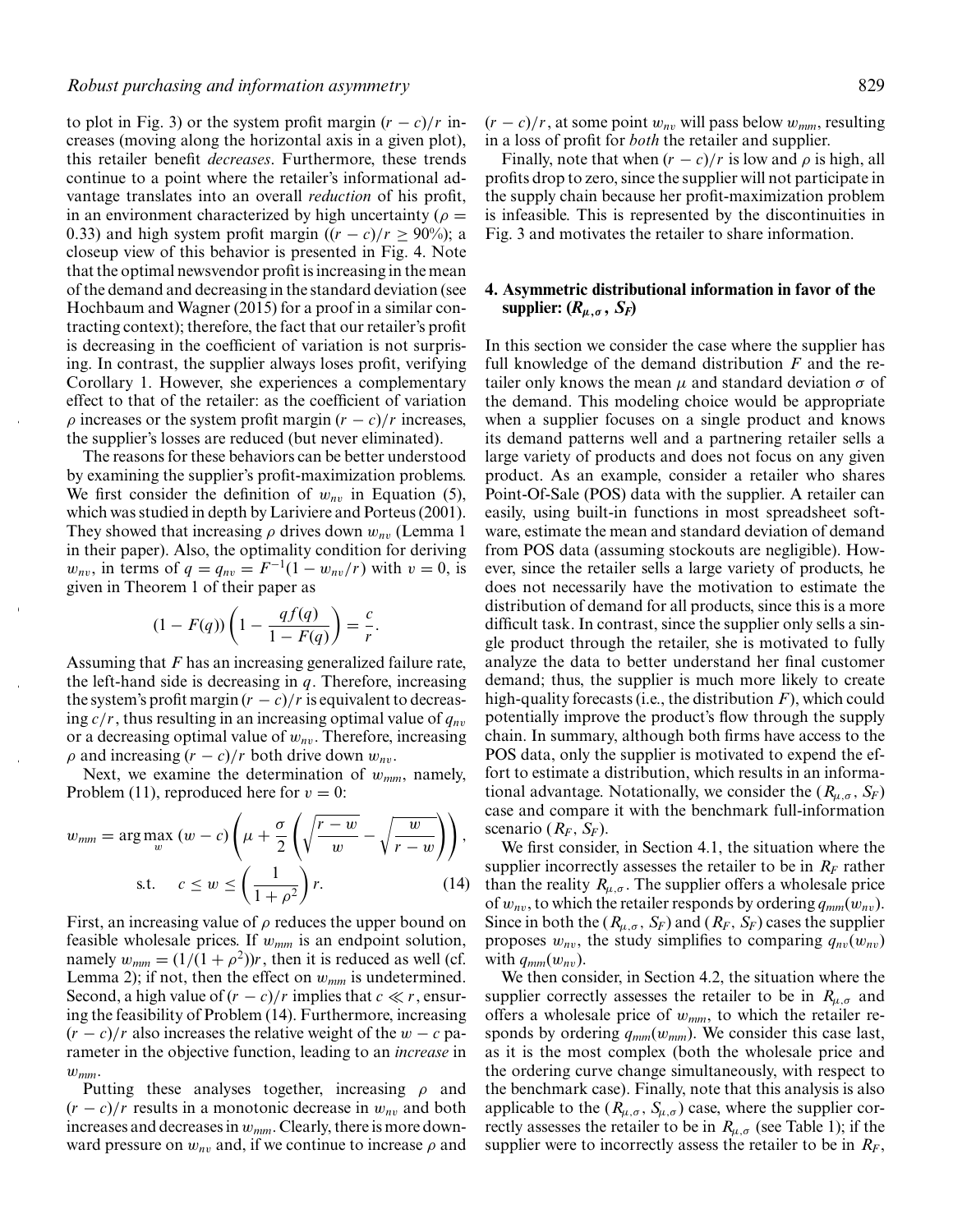then there is no well-defined model for the supplier to determine an appropriate wholesale price, since she does not know  $F$  (the " $n/a$ " in Table 2).

## **4.1.** *Incorrect supplier's assessment of the retailer's information state*

In this subsection, we study the  $(R_{\mu,\sigma}, S_F)$  case, where the supplier mistakenly assumes the retailer is in  $R_F$ . The supplier proposes  $w_{nv}$  and the retailer responds by ordering  $q_{mm}(w_{nv})$ . As a first step in our analysis, we derive a probabilistic distribution *G* that, if used as a model for random demand, would induce the equivalence  $q_{nv}(w) = q_{mm}(w)$ for all  $w \in [c, r]$ . We first define this distribution and then prove its important properties.

**Definition 1.** Let

$$
G(d) = \begin{cases} \frac{\rho^2}{1+\rho^2}, & 0 \le d < \mu + \frac{\sigma}{2} \left( \rho - \frac{1}{\rho} \right) \\ \frac{z^2}{1+z^2}, & d \ge \mu + \frac{\sigma}{2} \left( \rho - \frac{1}{\rho} \right) \end{cases}
$$

where  $\rho = \sigma / \mu$  and

$$
z = \frac{(d-\mu)}{\sigma} + \sqrt{\frac{(d-\mu)^2}{\sigma^2} + 1}.
$$

**Lemma 3.** *If G is the distribution of demand, then*  $q_{nv}(w) =$  $q_{mm}(w)$ *, for all*  $w \in [c, r]$ *.* 

Note that *F*, rather than *G*, is the true distribution of the demand. However, comparisons between *F* and *G*, and accompanying market size interpretations, will allow us to understand the impact of the informational asymmetry when the supplier has the advantage. In Section 4.1.1 we first study the effect on the profit of the supply chain and in Section 4.1.2 we examine the individual firms. We conclude this section with computational results, to enhance our understanding of these effects, in Section 4.1.3.

# 4.1.1. *The effect of supplier advantage on supply chain performance*

We begin by considering the profit of the supply chain as a function of *q*, or

$$
\Pi_{sc}(q) = r E_F[\min\{q, D\}] + v E_F[\max\{q - D, 0\}] - cq.
$$
\n(15)

In the following theorem, we show that using the concavity properties of Equation (15), there exists a range of ordering quantities that are superior to  $q_{nv}(w_{nv})$  and are attainable under  $(R_{\mu,\sigma}, S_F)$ . We then combine this knowledge with the distributions *F* and *G*, representating two markets, to characterize the environments where the retailer's lack of information improves the profit for the supply chain. Recall that the optimal order quantity for the supply chain was

derived in Equation (10) as  $q^* = F^{-1}((r - c)/(r - v))$  and note that, by Lemma 3,  $G^{-1}((r - w)/(r - v)) = q_{mm}(w)$  for all  $w \in [c, r]$ .

**Theorem 3.** *There exists*  $\tilde{q} > q^*$  *such that, if* 

$$
\underbrace{F^{-1}\left(\frac{r-w_{nv}}{r-v}\right)}_{q_{mv}(w_{nv})} < \underbrace{G^{-1}\left(\frac{r-w_{nv}}{r-v}\right)}_{q_{mm}(w_{nv})} < \tilde{q},
$$

*then the retailer's lack of knowledge of F increases the profit for the supply chain. Otherwise the supply chain profit decreases.*

Although a closed-form expression for  $\tilde{q}$  is intractable to derive, Theorem 3 does provide some intuition about the effect of the retailer's lack of information. We can consider *F* and *G* as representating two different markets, with *G* modeling a benchmark market. Let  $y = (r - w_{nv})/(r - v)$ denote the critical fractile driving the order quantities under *F* and *G*. If a *y*-proportion of demand occurs at or below a demand threshold under *F* that is lower than the threshold under *G*, then we say this submarket under *F* is smaller than that under *G*. This results in the retailer's lack of information (unless  $q_{mm} > \tilde{q}$ ) improving the supply chain performance. More loosely stated, the retailer's lack of information is beneficial for the supply chain in small markets. We revisit this result and enhance our understanding of it via computational studies in Section 4.1.3. For now, we continue illustrating our theorems via an example for uniformly distributed demand.

*Example 3.* Let *D* be uniformly distributed on  $[0, \mu +$  $\sqrt{3}σ$ ], where  $v = 0$ ,  $ρ = 1/√3$ , and  $w_{nv} = (r + c)/2$ . From Example 1,  $F^{-1}(1 - w_{nv}/r) = (\mu + \sqrt{3}\sigma)(1 - c/r)/2$ . We then calculate

$$
q_{mm}(w_{nv}) = G^{-1}\left(\frac{r - w_{nv}}{r - v}\right)
$$
  
=  $\mu + \frac{\sigma}{2}\left(\sqrt{\frac{r - c}{r + c}} - \sqrt{\frac{r + c}{r - c}}\right)$ 

.

.

 $\blacktriangleleft$ 

Noting that  $\mu = \sigma \sqrt{3}$ , the first inequality of Theorem 3 can be simplified to

$$
0 < \frac{\sqrt{3}c}{r} + \frac{1}{2} \left( \sqrt{\frac{r-c}{r+c}} - \sqrt{\frac{r+c}{r-c}} \right)
$$

Even in this very simple case, the conditions of Theorem 3 are complex, so we resort to computational studies, in Section 4.1.3, to gain insight into when the retailer's lack of knowledge increases the level of profit for the supply chain.

# 4.1.2. *The effect of supplier advantage on an individual firm's performance*

In this subsection, we refine our analysis to investigate the effect of the retailer's lack of information on the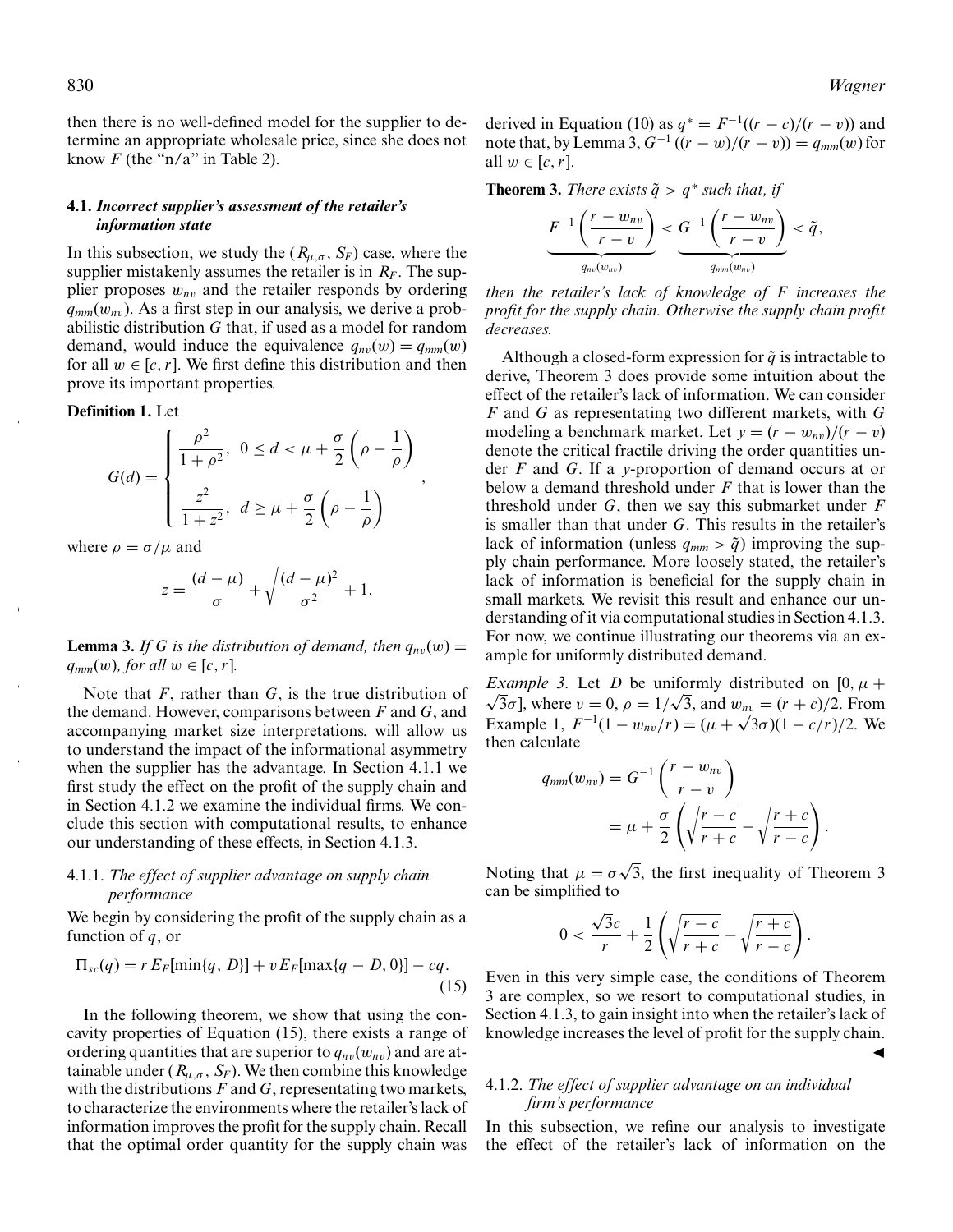individual firms. We first consider the retailer. By using a similar analysis to that in the proof of Theorem 3, we can see that the retailer's profit function is concave and maximized at  $q_{nv}(w_{nv})$ . Under the  $R_{\mu,\sigma}$  informational state, the retailer instead applies  $q_{mm}(w_{nv})$ . Since, in general,  $q_{mm}(w_{nv}) \neq q_{nv}(w_{nv})$ , the retailer's profit decreases. This is formalized in the following corollary.

# **Corollary 3.** *The retailer's lack of knowledge of F decreases his profit.*

We next discuss the change in supplier's profits. Recall that in the  $(R_F, S_F)$  environment, the supplier's profit is  $(w_{nv} - c)q_{nv}(w_{nv})$ , whereas in the  $(R_{\mu,\sigma}, S_F)$  environment, the supplier's profit is  $(w_{nv} - c)q_{mm}(w_{nv})$ . Therefore, the supplier's informational advantage translates into more profit if and only if  $q_{nv}(w_{nv}) < q_{mm}(w_{nv})$ . This observation is formalized in the next corollary in terms of the distributions *F* and *G*, allowing an interpretation in terms of submarket size.

**Corollary 4.** *If*

$$
\underbrace{F^{-1}\left(\frac{r-w_{nv}}{r-v}\right)}_{q_{nv}(w_{nv})}<\underbrace{G^{-1}\left(\frac{r-w_{nv}}{r-v}\right)}_{q_{mm}(w_{nv})},
$$

*then the retailer's lack of knowledge of F increases the supplier's profit. Otherwise, the supplier's profit decreases.*

Note that if we assume  $\tilde{q} > q_{mm}(w_{nv})$ , the conditions of Theorem 3 and Corollary 4 are identical. In other words, the supplier's and supply chain's profits move in tandem as a function of the informational asymmetry. The additional condition in Theorem 3, in terms of  $\tilde{q}$ , ensures that the increase in supplier's profit is larger than the decrease in the retailer's profit, resulting in a net gain for the supply chain. We can also interpret Corollary 4 in terms of market size. Using arguments identical to those above, smaller submarkets allow the supplier to benefit from her informational advantage. In contrast, the supplier's informational advantage in larger submarkets, beyond a size determined by the benchmark market defined by *G*, actually results in a loss in supplier's profit. It is in these larger markets that the supplier is motivated to share her information with the retailer.

## 4.1.3. *Computational results*

In this section we provide numerical studies that help identify environmental characteristics that indicate whether or not the retailer's lack of information is detrimental to the supplier (it is always detrimental to the retailer, per Corollary 3). These studies will assist us in identifying those environments where the supplier should share her information with the retailer, to increase her profits, as well as identifying those environments where the supplier is motivated to conceal her information.

Our experimental design is identical to that described in Section 3.4. For each coefficient of variation, in Fig. 5 we plot the percentage change in retailer's, supplier's, and supply chain's total profit, as a function of the system's profit margin, with respect to the  $(R_F, S_F)$  case where both supplier and retailer have full information. In these plots, the horizontal scales are fixed from zero to 100%, but the vertical scales vary to better display the results.

In Fig. 5 we see that the supplier's profit *decreases* in a large variety of scenarios, despite her informational advantage in state  $(R_{\mu,\sigma}, S_F)$ , as compared with  $(R_F, S_F)$ . This is at least partially due to the supplier's mistaken characterization of the retailer's informational state. However, despite this mistake, the supplier can still benefit from the retailer's deviation from the optimal order quantity due to limited information. It is when the coefficient of variation  $\rho$  is either 0.22 or 0.33, and the profit margin  $(r - c)/r$  is larger than a  $\rho$ -dependent threshold, that the supplier's informational advantage translates into increased supplier's profits (see bottom two plots in Fig. 5). We also note that as  $\rho$  increases or the margin  $(r - c)/r$  increases, the supplier's profits increase with respect to those attained in the  $(R_F, S_F)$  case. Note that these behaviors are the exact opposite to those found in Section 3.4 for the retailer, who had the informational advantage in that section, coupled with a supplier who mischaracterizes the retailer's informational state. Therefore, the influence of variability and system margin strongly depend on which firm has the informational advantage. Increasing these parameters benefits the supplier when she has the advantage; in contrast, if the retailer has the advantage, increasing these parameters will decrease his profits.

We also see that the retailer loses profit in all environments, with respect to the  $(R_F, S_F)$  case, verifying Corollary 3. He experiences a similar effect to that of the supplier: as  $\rho$  increases or the margin  $(r - c)/r$  increases, the retailer's losses are reduced (but never eliminated). Note that this is again the opposite of the effect observed in Section 3.4, since in that section the retailer's and supplier's profits moved in opposite directions by changing these parameters.

We next explain these observations. The supplier's profit expressions, in the  $(R_{\mu,\sigma}, S_F)$  and  $(R_F, S_F)$  environments, are  $(w_{nv} - c)q_{mm}(w_{nv})$  and  $(w_{nv} - c)q_{nv}(w_{nv})$ , respectively. Consequently, we only need to compare  $q_{mm}(w_{nv})$  and  $q_{nv}(w_{nv})$ . Recall that in Section 3.4 we showed that increasing  $\rho$  and increasing  $(r - c)/r$  both drive down  $w_{nv}$ , which in turns drives up both  $q_{mm}(w_{nv})$  and  $q_{nv}(w_{nv})$ . Therefore,  $q_{mm}(w_{nv})$  increasing at a faster rate than  $q_{nv}(w_{nv})$  must drive the improved supplier's benefit from increased  $\rho$  and  $(r - c)/r$ .

We next consider the retailer, who also (usually) benefits from increased  $\rho$  and  $(r - c)/r$ . This can be explained by examining the computational results in deeper detail. For the environments where we observe these improvements, we learn that  $q_{mm}(w_{nv}) < q_{nv}(w_{nv})$ . Recalling that the retailer's profit function is concave with a maximizer at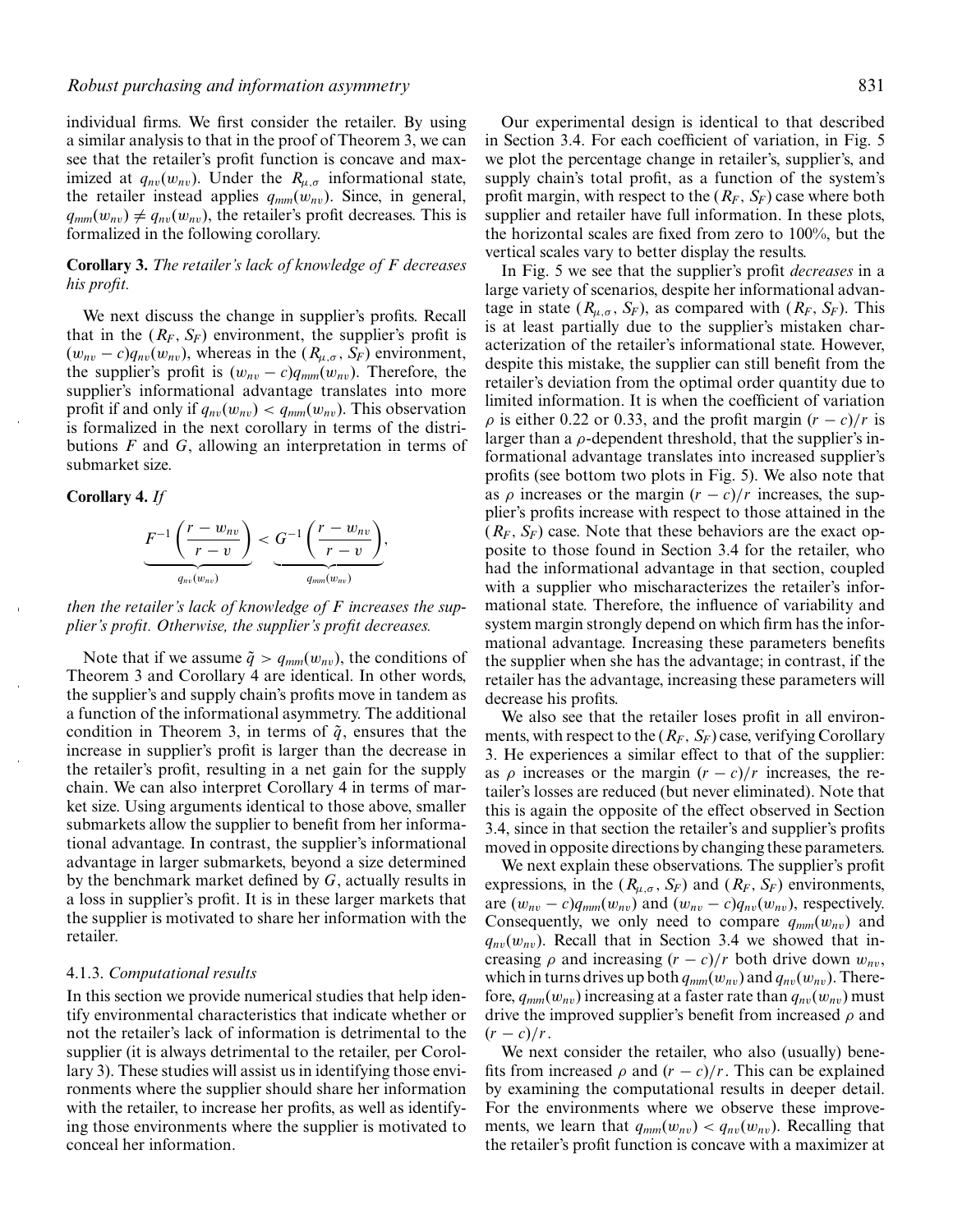

**Fig. 5.** The percentage increase in profits for various levels of uncertainty and margin under  $(R_{\mu,\sigma}, S_F)$  for an *incorrect* supplier's assessment of the retailer's information. Discontinuities at low profit margins are due to the retailer's profit-maximization problem under  $R_{\mu,\sigma}$  becoming infeasible.

 $q_{nv}(w_{nv})$ , since  $q_{mm}(w_{nv})$  is increasing faster than  $q_{nv}(w_{nv})$ , we can conclude that  $q_{mm}(w_{nv})$  gets closer to the optimal solution, resulting in an improved retailer's performance. The one exception to this reasoning occurs when  $\rho = 0.33$ . Increasing  $(r - c)/r$  beyond 50% results in a deterioration of the retailer's profits; this corresponds exactly to the case where  $q_{mm}(w_{nv}) > q_{nv}(w_{nv})$ , and a faster rate of increase for  $q_{mm}(w_{nv})$  results in this order quantity moving away from the optimal solution.

Finally, note that when  $(r - c)/r$  is low and  $\rho$  is high, all profits drop to zero, since the retailer will not participate in the supply chain because his profit-maximization problem is infeasible. This is represented by the discontinuities in Fig. 5 and motivates the supplier to share information.

# **4.2.** *Correct supplier's assessment of the retailer's information state*

In this subsection, we again study the  $(R_{\mu,\sigma}, S_F)$  case, except now the supplier *correctly* assumes that the retailer is in  $R_{\mu,\sigma}$ . The supplier proposes  $w_{mm}$  and the retailer responds by ordering *qmm*(w*mm*). In contrast with previous sections, the current analysis must vary *both* the functional form of the ordering quantity  $(q_{mm}$  versus  $q_{nv}$ ) as well as the wholesale price  $(w_{mm}$  versus  $w_{nv}$ ); in other words, we need to compare  $q_{mm}(w_{mm})$  with  $q_{nv}(w_{nv})$ . Furthermore, we must also combine this comparison analysis with a more-explicit profit analysis, in order to obtain a more complete understanding of this case. Therefore, the analysis in this section is more complex than in previous sections. Fortunately, we can heavily leverage our previous results.

We first study the effect on cumulative supply chain profits in Section 4.2.1. Subsequently, in Section 4.2.2, we analyze the impact on the retailer's and supplier's profits. We conclude with computational studies in Section 4.2.3, which enhance our understanding of the theoretical results. We also note that this analysis is applicable to the  $(R_{\mu,\sigma}, S_{\mu,\sigma})$  case, where the supplier correctly assesses the informational state of the retailer; i.e.,  $q_{mm}(w_{mm})$  is ordered by the retailer.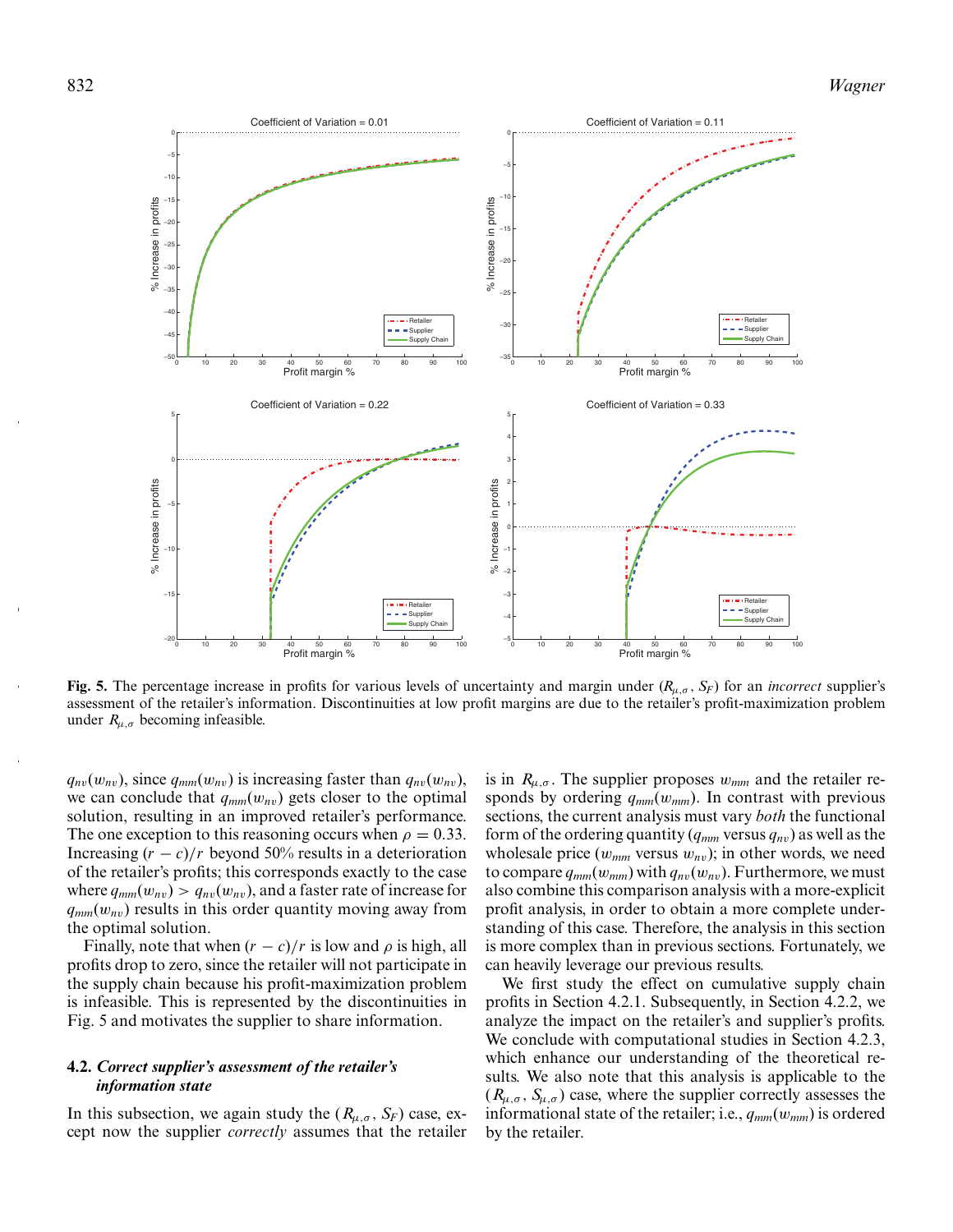

**Fig. 6.** The percentage increase in profits for various levels of uncertainty and margin under ( $R_{\mu,\sigma}$ ,  $S_F$ ) for a *correct* supplier's assessment of the retailer's information. Discontinuities at low profit margins are due to the supplier's and retailer's profit-maximization problems under  $S_{\mu,\sigma}$  and  $R_{\mu,\sigma}$ , respectively, becoming infeasible.

# 4.2.1. *The effect of supplier advantage on the supply chain's performance*

Using reasoning similar to that of the proof of Theorem 3, the supply chain's profits increase under  $(R_{\mu,\sigma}, S_F)$  if  $q_{nv}(w_{nv}) < q_{mm}(w_{mm}) < \tilde{q}$ , for some  $\tilde{q} > q^*$ . We formalize this result in the following theorem, in terms of the distributions *F* and *G* (see Definition 1), to allow a market size interpretation.

**Theorem 4.** *There exists*  $\tilde{q} > q^*$  *such that, if* 

$$
\underbrace{F^{-1}\left(\frac{r-w_{nv}}{r-v}\right)}_{q_{nv}(w_{nv})} < \underbrace{G^{-1}\left(\frac{r-w_{mm}}{r-v}\right)}_{q_{mm}(w_{mm})} < \tilde{q},
$$

*then the retailer's lack of knowledge of F increases the supply chain's profit. Otherwise, the supply chain's profit decreases.*

Recall the discussion of submarkets in the context of Theorem 3: If the submarket defined by *F* is smaller than a benchmark submarket defined by *G*, the lack of information increases the supply chain's profits. That discussion also applies here, with one exception: Theorem 4 differs in terms of how the benchmark submarket is defined. In particular, if  $w_{mm} < w_{nv}$ , then the submarket defined by G is larger than the submarket associated with Theorem 3; conversely, if  $w_{mm} > w_{nv}$ , then the *G* submarket is smaller. Therefore, if the lack of information reduces the wholesale price under  $(R_{\mu,\sigma}, S_F)$ , then the allowable size of the submarket of *F*, which results in improved profits for the supply chain, *increases*. The opposite effect, namely, decreasing the allowable size of the submarket of *F*, occurs if wholesale price increases under ( $R_{\mu,\sigma}$ ,  $S_F$ ). Note that the conditions for whether or not  $w_{mm} < w_{nv}$  can be found in Corollary 2.

# 4.2.2. *The effect of supplier advantage on an individual firm's performance*

We first consider the supplier. If  $(w_{nv} - c)q_{nv}(w_{nv})$  $(w_{mm} - c)q_{mm}(w_{mm})$ , then the supplier's profit increases under ( $R_{\mu,\sigma}$ ,  $S_F$ ). This statement can be written in terms of the distributions *F* and *G*, to better compare them with previous results.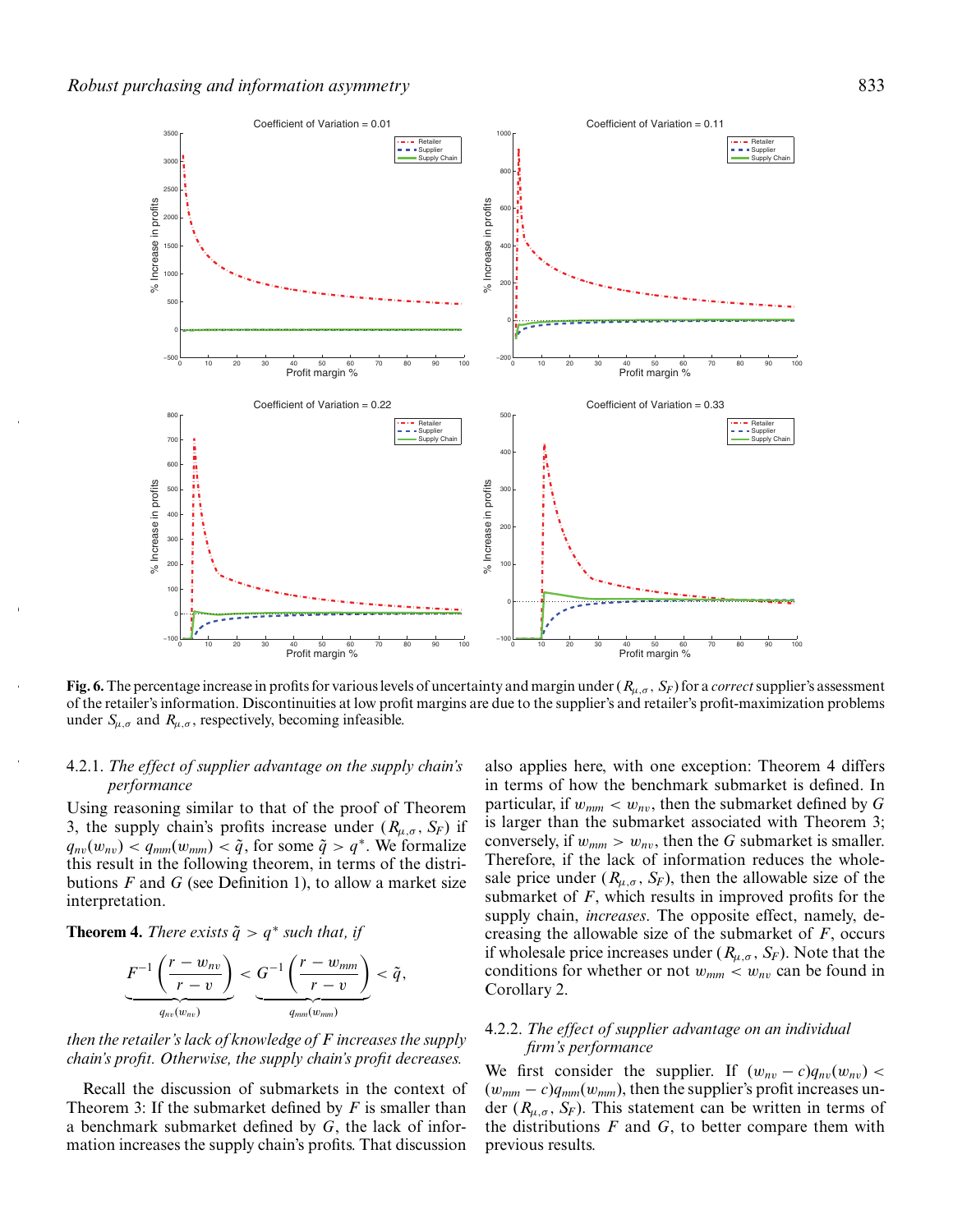

**Fig. 7.** Expanded views of the bottom two plots of Fig. 6.

#### **Corollary 5.** *If*

$$
(w_{nv} - c)F^{-1}\left(\frac{r - w_{nv}}{r - v}\right) < (w_{mm} - c)G^{-1}\left(\frac{r - w_{mm}}{r - v}\right),
$$

*then the retailer's lack of knowledge of F increases the supplier's profit. Otherwise, the supplier's profit decreases.*

Corollary 5 is essentially a tautology, but we present it in this form to relate it to our previous results and for completeness. Assuming that  $\tilde{q}$  is large enough, if  $w_{mm} < w_{nv}$ , then the condition for improved profits for the supplier is more restrictive than that for the supply chain, as given in Theorem 4. In contrast, if  $w_{mm} > w_{nv}$ , the supplier faces a less-restrictive condition that the entire supply chain. This is not entirely surprising, as a higher wholesale price w*mm* under ( $R_{\mu,\sigma}$ ,  $S_F$ ) indeed benefits the supplier but not necessarily the entire supply chain.

We also notice a similarity between Corollary 5 and Corollary 4, where the latter considers the change in supplier's profits when she mistakenly assumes the retailer is in *R<sub>F</sub>*. We show in the computational results of Section 4.2.3 that the supplier's performances for correct and incorrect characterizations of the retailer's informational states are indeed very similar (but not identical). Therefore, we conclude that the assessment abilities of the supplier do not matter much if the retailer lacks information.

We next consider the impact on the retailer's profit and provide two theoretical results, depending on whether or not  $w_{mm} < w_{nv}$ ; note that conditions that determine the relative order of these wholesale prices can be found in Corollary 2. In the first corollary, we see that if the lack of information drives up the wholesale price, then the retailer's profit is reduced. The second, more complex, corollary considers the case where the lack of information drives down the wholesale price and identifies conditions where the retailer's profit increases.

**Corollary 6.** If  $w_{mm} > w_{nv}$ , then the retailer's lack of knowl*edge of F decreases his profit.*



In order to present our second corollary, recall that  $q_{nv}(w_{mm}) = F^{-1}((r-w_{mm})/(r-v))$  denotes the profitmaximizing quantity chosen by the retailer in the  $(R_F, S_{\mu,\sigma})$ case (see Section 3).

**Corollary 7.** *If*  $w_{mm} < w_{nv}$ *, then there exists*  $\bar{q} > q_{nv}(w_{mm})$ *such that, if*

$$
\underbrace{F^{-1}\left(\frac{r-w_{nv}}{r-v}\right)}_{q_{nv}(w_{nv})} < \underbrace{G^{-1}\left(\frac{r-w_{mm}}{r-v}\right)}_{q_{mm}(w_{mm})} < \bar{q},
$$

*then the retailer's lack of knowledge of F increases his profit. Otherwise, his profit decreases.*

Corollaries 6 and 7 imply an impact on the retailer similar to that in the  $(R_F, S_{\mu,\sigma})$  case. Corollary 6 states that, if  $w_{mm} > w_{nv}$ , then the retailer's profits decrease due to the lack of information in the  $(R_{\mu,\sigma}, S_F)$  case, which is identical to the impact under  $(R_F, S_{\mu,\sigma})$ . Conversely, Corollary 7 states that, if  $w_{mm} < w_{nv}$ , then the retailer's profit *might* increase under  $(R_{\mu,\sigma}, S_F)$ , whereas it *will* increase under  $(R_F, S_{\mu,\sigma})$  (cf. Corollary 2). The additional condition, beyond requiring  $w_{mm} < w_{nv}$ , that induces an increase in his profits under  $(R_{\mu,\sigma}, S_F)$  is very similar to the stand-alone condition for the supply chain, as given in Theorem 4 (the only difference is replacing  $\tilde{q}$  with  $\bar{q}$ ).

#### 4.2.3. *Computational results*

In this section we provide numerical studies that help identify environmental characteristics that indicate whether or not the retailer's lack of information is detrimental to the firm's profits, when the supplier *correctly* assesses the retailer's lack of information.

Our experimental design is identical to that described in Section 3.4. For each coefficient of variation, in Fig. 6 we plot the percentage change in retailer's, supplier's, and supply chain's total profit, as a function of the system's profit margin, with respect to the  $(R_F, S_F)$  case where both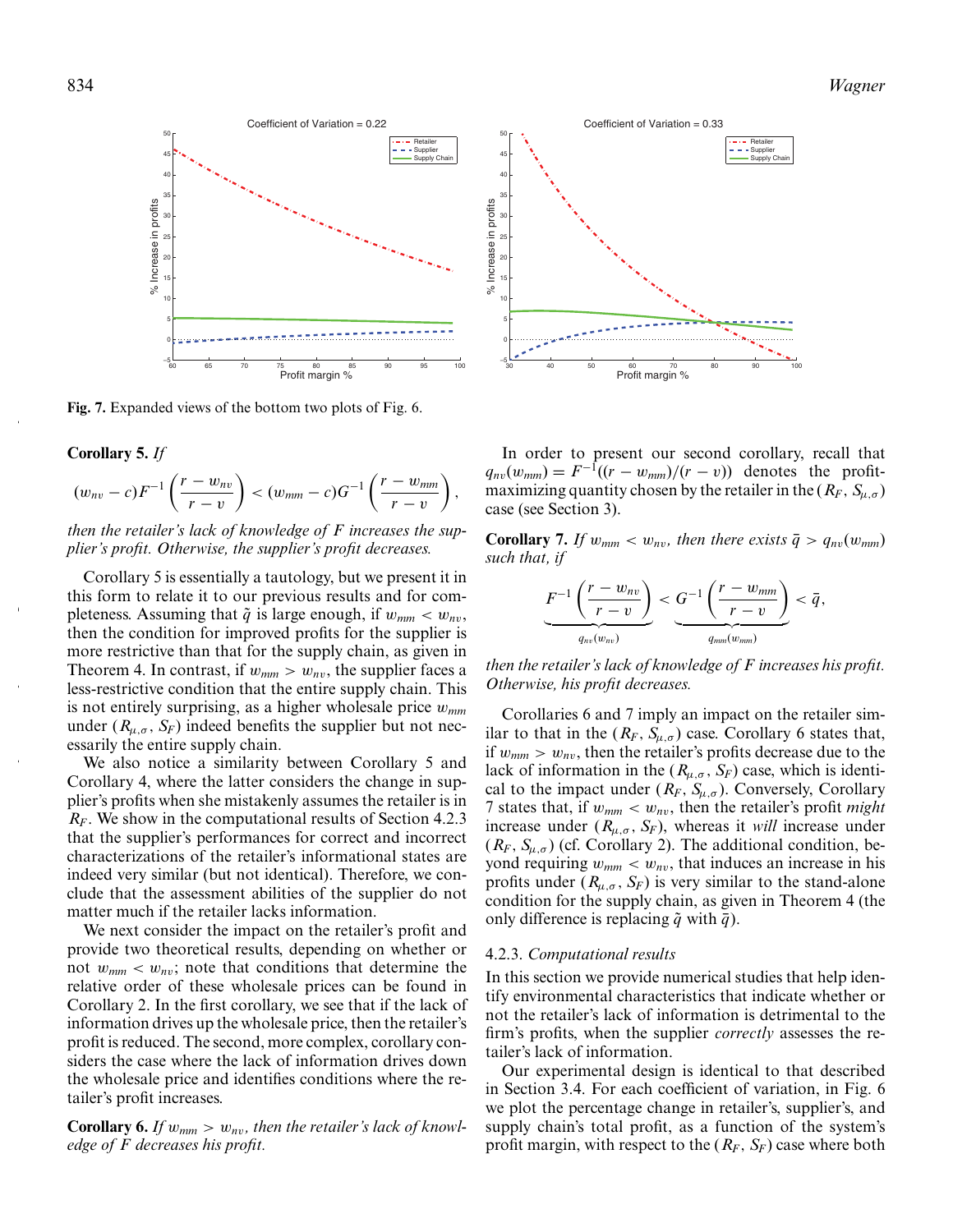

**Fig. 8.** The percentage of the optimal profit of the optimal centralized supply chain captured by the decentralized supply chains under the different terms of trade for various levels of profit margin and uncertainty.

supplier and retailer have full information. In these plots, the horizontal scales are fixed from zero to 100%, but the vertical scales vary to better display the results.

We first notice that Figs. 3 and 6 closely resemble each other. This is driven by very similar retailer impacts in the  $(R_{\mu,\sigma}, S_F)$  and  $(R_F, S_{\mu,\sigma})$  cases, which justifies our discussion following Corollaries 6 and 7. However, closer scrutiny of the supplier's performance reveals important differences. In Fig. 3, the supplier always loses profit, as proven in Corollary 1. However, in Fig. 6, the supplier's profit can increase due to the lack of information when  $\rho \in \{0.22, 0.33\}$ . Furthermore, *both* firms can benefit at the same time from the retailer's lack of information. To characterize the environments where this happens, we must examine the supplier and retailer individually. Note that the supplier's performance improves under  $(R_{\mu,\sigma}, S_F)$  when  $\rho$  increases and  $(r - c)/r$  increases. Conversely, the retailer's performance deteriorates under  $(R_{\mu,\sigma}, S_F)$  when  $\rho$  increases and  $(r - c)/r$  increases. Therefore, for a given value of  $\rho$ , there *might* exist a range of  $(r - c)/r$  values where both firms have higher profits than the  $(R_F, S_F)$  case. Also, note that when both firms benefit, it is possible that the retailer benefits more than the supplier, from a percentage increase perspective, as well as *vice versa*. Figure 7 shows expanded views of the appropriate portions of the bottom two plots of Fig. 6 to clearly display these results.

We finally note that this analysis is also applicable to the  $(R_{\mu,\sigma}, S_{\mu,\sigma})$  case, where the supplier correctly assesses the informational state of the retailer  $(q_{mm}(w_{mm}))$  is ordered by the retailer). This means that, despite the fact that both firms lack distributional knowledge of the demand, it is possible that both firms can obtain higher profits from this lack of information, with respect to the full informational case  $(R_F, S_F)$ . We next provide an explanation of this observation. Although it is perhaps counterintuitive that less information results in better performance, it is the Stackelberg game interaction that allows this possibility. Recall that, under the full-informational case  $(R_F, S_F)$ , double marginalization is present due to the firms' incentives being misaligned with that of the supply chain. Under the  $(R_{\mu,\sigma}, S_{\mu,\sigma})$  case, the firms' incentives are still misaligned, but *differently* than in the  $(R_F, S_F)$  case, due to the lack of information. We have shown that these misdirected incentives under  $(R_{\mu,\sigma}, S_{\mu,\sigma})$  can be corrective, collectively resulting in increased profit for both the supply chain and the individual firms. As discussed above,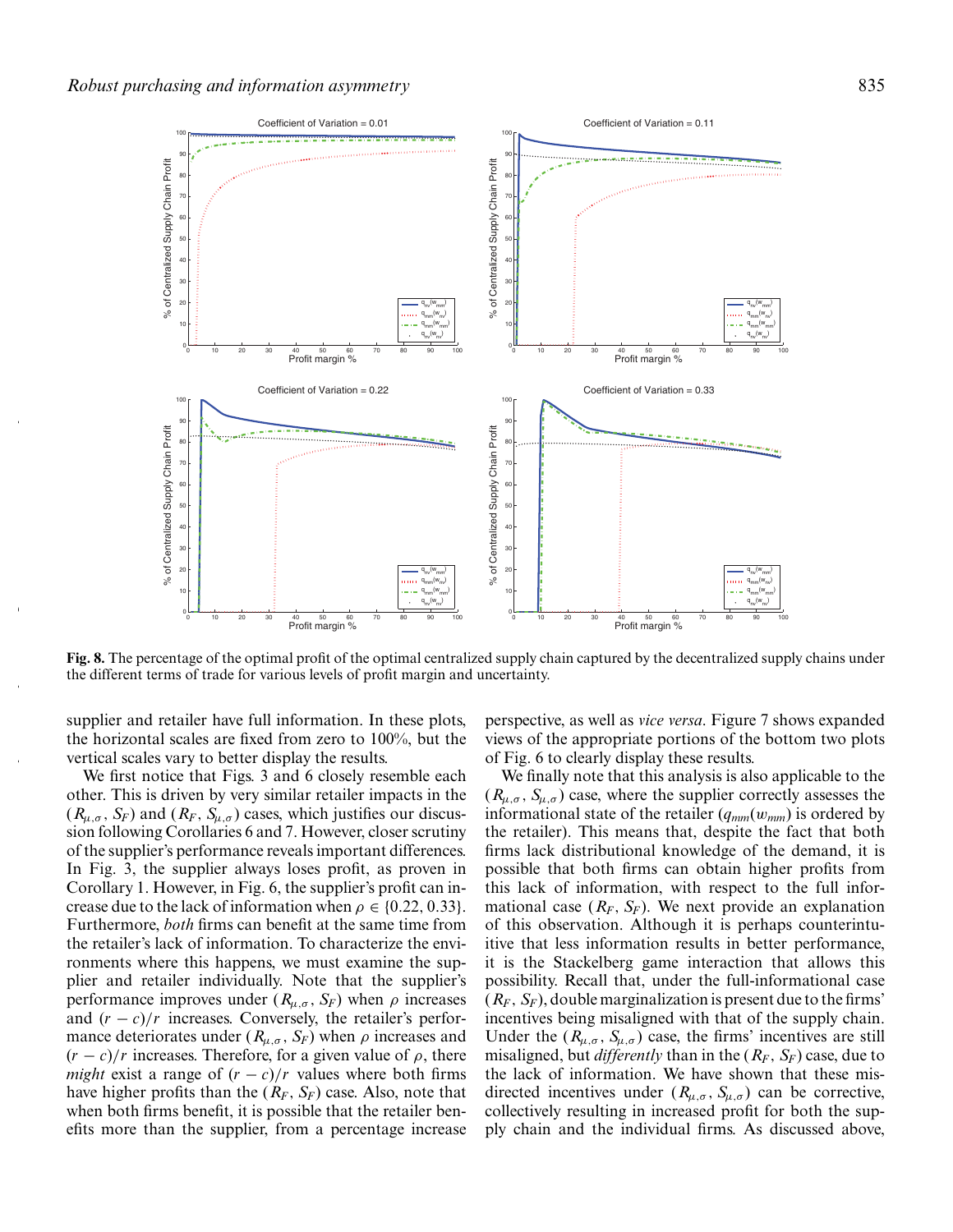Fig. 7 displays the environments where these appealing scenarios occur, namely, for medium- to high-uncertainty environments:  $\rho \in \{0.22, 0.33\}$ . Therefore, in our model, both firms knowing the full distribution of demand under relatively high uncertainty is inferior to both firms knowing only the mean and standard deviation (for medium to high profit margins).

# **5. Comparison with profits for on optimal centralized supply chain**

In this section we explicitly compare the profits for a decentralized supply chain, under the four informational scenarios  $(R_F, S_{\mu,\sigma})$ ,  $(R_{\mu,\sigma}, S_F)$ ,  $(R_{\mu,\sigma}, S_{\mu,\sigma})$ ,  $(R_F, S_F)$ , with the profits for the optimal *centralized* supply chain, which are driven by the order quantity  $q^* = F^{-1}((r - c)/(r - v))$ ; cf. the discussion surrounding Equation (10). Note that our benchmark is no longer the full-informational  $(R_F, S_F)$ case, which is a decentralized supply chain, but rather a centralized system (without any double marginalization). In Fig. 8 we plot the ratios of the profits of the decentralized supply chain to the profits of the centralized supply chain, as a function of the profit margin  $(r - c)/r$  for  $\rho \in \{0.01, 0.11, 0.22, 0.33\}$ , for all terms of trade.

Whenever the curves corresponding to the  $q_{nv}(w_{mm})$ ,  $q_{mm}(w_{nv})$ , or  $q_{mm}(w_{mm})$  terms of trade are above the curve for  $q_{nv}(w_{nv})$ , the lack of information increases the total profit of the supply chain; these results are consistent with previous graphs. However, we can now see more clearly that the improvement can be rather substantial, when measured with respect to the centralized supply chain. For example, consider the  $(R_F, S_{\mu,\sigma})$  informational case (the solid lines corresponding to  $q_{nv}(w_{mm})$  for  $\rho = 0.22$  (bottom left plot) when the profit margin is 10%: the decentralized supply chain captures 95.8% of the total possible profit, despite the supplier not having full information. In contrast, the dotted curve for the  $(R_F, S_F)$  case indicates that if all firms had full information, only 82.7% of the total possible profit is captured. Similar examples can be found throughout Fig. 8, providing further evidence for the appeal of wholesale price contracts under limited information.

## **6. Conclusions**

In this article we considered a supply chain consisting of a retailer and supplier, which interact via a wholesale price contract and collectively face uncertain final customer demand. We design a framework to study how asymmetric and incomplete demand information affects the profits of an individual firm and the cumulative profit of the supply chain. We showed that in an asymmetric informational state, where one firm has an informational advantage, the disadvantaged firm usually, but not always, loses profit. We also showed that an informational advantage does not

necessarily lead to an increase in profit and can instead reduce profit. Practically speaking, our research identifies environments where a supplier or retailer is motivated to share, hide, or seek information, insights that are valuable to managers at various stages in a supply chain. In particular, with respect to the full-information case, we showed the following situations can occur.

If the retailer has full distributional knowledge about demand and the supplier only knows the mean and variance:

- 1. The retailer's profit will increase due to the informational advantage, *except* when demand variability is high and product margin is high, in which case the retailer is motivated to share his information with the supplier. More generally, the retailer's profit decreases as demand variability increases and/or product margin increases.
- 2. The supplier's profit will always decrease. However, this decrease is mitigated as demand variability increases and/or product margin increases.
- 3. We show that this analysis also applies to the case where both firms have full distributional knowledge, but the supplier mistakenly assumes that the retailer only knows the mean and standard deviation.

If the supplier has full distributional knowledge about demand, the retailer only knows the mean and variance, and the supplier *incorrectly* assumes that the retailer has full distributional knownledge:

- 1. The supplier's profit will decrease due to the informational advantage, *except* when demand variability is high and product margin is high, in which case the supplier is motivated to hide her information from the retailer. More generally, the supplier's profit increases as demand variability increases and/or product margin increases.
- 2. The retailer's profit will always decrease, an effect that is mitigated when demand variability increases and/or product margin increases.

If the supplier has full distributional knowledge about demand, the retailer only knows the mean and variance, and the supplier *correctly* assesses the retailer's informational state:

- 1. The retailer's profit will increase, except when demand variability is high and product margin is high, as in the first case.
- 2. The supplier's profit will decrease, except when demand variability is high and product margin is high, as in the second case.
- 3. It is possible that neither, either or both of the firms benefit from the retailer's lack of information.
- 4. We show that this analysis is also applicable to the case where both the supplier and retailer only know the mean and standard deviation of the demand.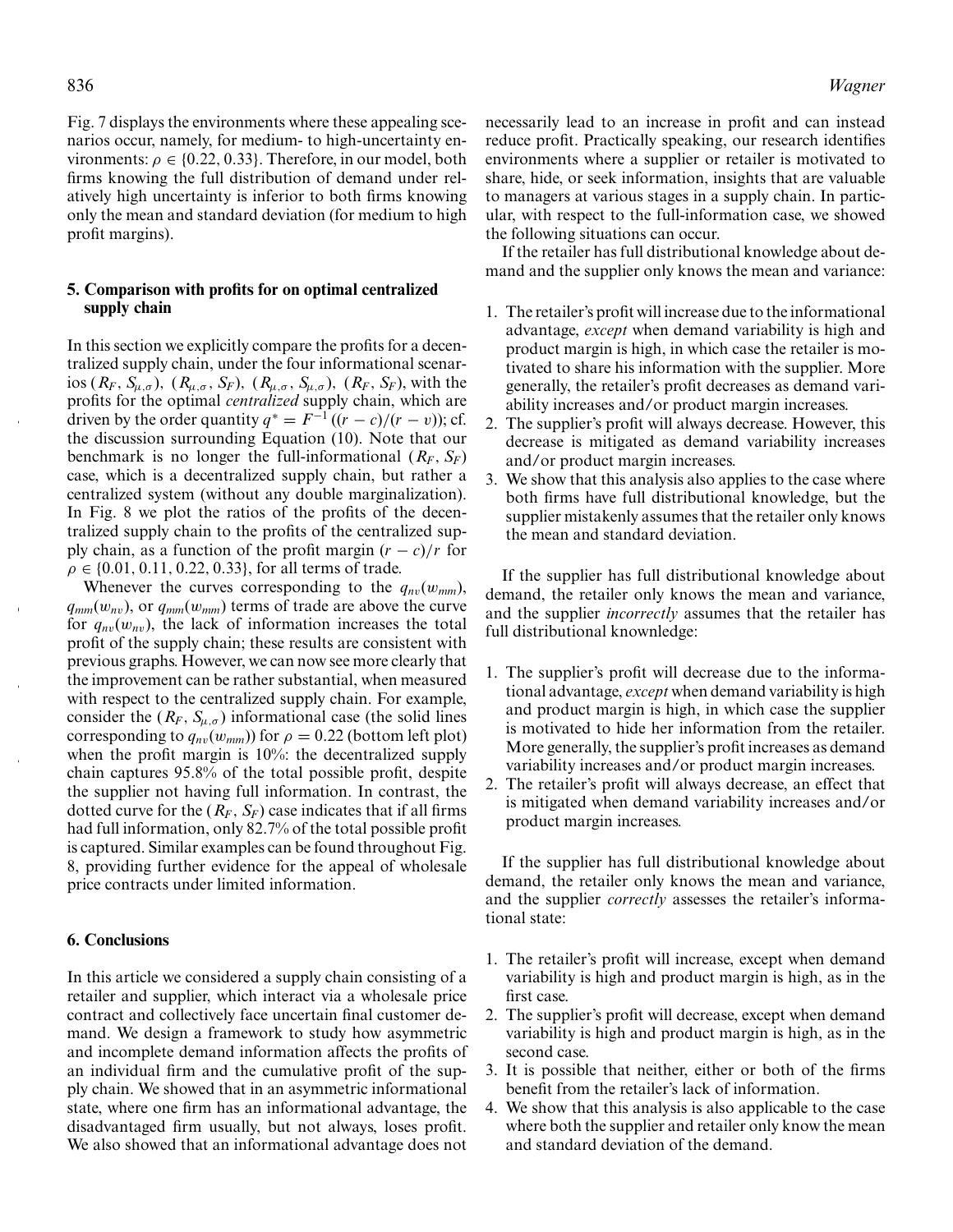### **Acknowledgments**

The author gratefully acknowledges productive conversations with Roberto Cominetti and Jose Correa. The author also thanks the two referees for carefully reading the manuscript and providing many valuable suggestions.

#### **References**

- Ailawadi, K. (2001) The retail power-performance conundrum: what have we learned. *Journalof Retailing*, **77**, 299–318.
- Akan, M., Ata, B. and Lariviere, M. (2011) Asymmetric information and economies-of-scale in servicecontracting. *Manufacturing & Service Operations Management*, **13**(1), 58–72.
- Bloom, P. and Perry, V. (2001) Retailer power and supplier welfare: the case of Wal-Mart. *Journal of Retailing*, **77**, 379–396.
- Cachon, G. (2003) Supply chain coordination with contracts, in *Handbooks in Operations Research and Management Science: Supply Chain Management*, Graves, S. and de Kok, T. (eds), Elsevier, North-Holland, pp. 229–340.
- Cachon, G. and Fisher, M. (2000) Supply chain inventory management and the value of shared information. *Management Science*, **46**(8), 1032–1048.
- Cachon, G. and Lariviere, M. (2001) Contracting to assure supply: how to share demand forecasts in a supply chain. *Management Science*, **47**(5), 629–646.
- Chen, F. (1998) Echelon reorder points, installation reorder points, and the value of centralized demand information. *Management Science*, **44**(12), S221–S234.
- Chen, F. (2003) Information sharing and supply chain coordination, in *Handbooks in Operations Research and Management Science*, de Kok, A. and Graves, S. (eds), Elsevier, Amsterdam, pp. 341–421.
- Cohen, M., Ho, T., Ren, J. and Terwiesch, C. (2003) Measuring imputed costs in the semiconductor equipment supply chain. *Management Science*, **49**(12), 1653–1670.
- Gavirneni, S., Kapuscinski, R. and Tayur, S. (1999) Value of information in capacitated supply chains. *Management Science*, **45**(1), 16–24.
- Ha, A. (2001) Supplier-buyer contracting: asymmetric cost information and cutoff level policy for buyer participation. *Naval Research Logistics*, **48**(1), 41–64.
- Ha, A. and Tong, S. (2008) Contracting and information sharing under supply chain competition. *Management Science*, **54**(4), 701–715.
- Hochbaum, D. and Wagner, M. (2015) Production cost functions and demand uncertainty effects in price-only contracts. *IIE Transactions*, **47**(2), 190–202.
- Jiang, H., Netessine, S. and Savin, S. (2011) Technical note: robust newsvendor competition under asymmetric information. *Operations Research*, **59**(1), 254–261.
- Kalkanci, B., Chen, K. and Erhun, F. (2011) Contract complexity and performance under asymmetric demand information: an experimental evaluation. *Management Science*, **57**(4), 689–704.
- Kalkanci, B. and Erhun, F. (2012) Pricing games and impact of private demand information in decentralized assembly systems. *Operations Research*, **60**(5), 1142–1156.
- Lariviere, M. and Porteus, E. (2001) Selling to the newsvendor: an analysis of price-only contracts. *Manufacturing & Service Operations Management*, **3**(4), 293–305.
- Lee, H., Padmanabhan, V. and Whang, S. (1997) Information distortion in a supply chain: the bullwhip effect. *Management Science*, **43**(4), 546–558.
- Lee, H., So, K. and Tang, C. (2000) The value of information sharing in a two-level supply chain. *Management Science*, **46**(5), 626–664.
- Li, L. (2002) Information sharing in a supply chain with horizontal competition. *Management Science*, **48**(9), 1196–1212.
- Messinger, P. and Narasimhan, C. (1995) Has power shifted in the grocery channel. *Marketing Science*, **14**(2), 189–223.
- Ozer, O. and Wei, W. (2006) Strategic commitment for optimal capacity decision under asymmetric forecast information. *Management Science*, **52**(8), 1238–1257.
- Perakis, G. and Roels, G. (2008) Regret in the newsvendor model with partial information. *Operations Research*, **56**(1), 188–203.
- Raghunathan, S. (2001) Information sharing in a supply chain: a note on its value when demand is nonstationary. *Management Science*, **47**(4), 605–610.
- Scarf, H. (1958) A min-max solution to an inventory problem, in *Studies in Mathematical Theory of Inventory and Production*, Arrow, K., Karlin, S. and Scarf, H. (eds), Stanford University Press, Stanford, CA, pp. 201–209.
- Spengler, J. (1950) Vertical integration and antitrust policy. *Journal of Political Economy*, **58**(4), 347–352.
- Taylor, T. and Xiao,W. (2010) Does a manufacturer benefit from selling to a better-forecasting retailer. *Management Science*, **56**(9), 1584–1598.
- Terwiesch, C., Ren, J., Ho, T. and Cohen, M. (2005) An empirical analysis of forecast sharing in the semiconductor equipment industry. *Management Science*, **51**(2), 208–220.

#### **Appendix**

#### **Proofs**

Let

$$
\Pi_s(w) = (w - c)q_w \text{ and}
$$
  

$$
\Pi_r(w) = (r - w)q_w - (r - v) \int_0^{q_w} F(x)dx
$$

denote the supplier's and retailer's profits, respectively, as a function of the wholesale price w, where  $q_w \triangleq q(w)$  is the retailer's generic response to the supplier's price  $w$  (in contrast to the optimal newsvendor response). The retailer's profit expression is obtained from Equation (7), using integration by parts and noting that  $F(0) = 0$ . The total profit of the supply chain as a function of  $w$ , denoted  $\Pi_{sc}(w)$ , is simply the sum of the retailer's and supplier's profits:

$$
\Pi_{sc}(w) = \Pi_s(w) + \Pi_r(w)
$$
  
=  $(r - c)q_w - (r - v) \int_0^{q_w} F(x)dx$ . (A1)

The next lemma will be useful in our subsequent proofs.

**Lemma A1.** *The derivatives of the total profit of the supply chain and the retailer's and supplier's profits are*

$$
\frac{\partial \Pi_{sc}(w)}{\partial w} = \frac{\partial q_w}{\partial w} [(r - c) - (r - v)F(q_w)],
$$
  
\n
$$
\frac{\partial \Pi_r(w)}{\partial w} = \frac{\partial q_w}{\partial w} [(r - w) - (r - v)F(q_w)] - q_w,
$$
  
\n
$$
\frac{\partial \Pi_s(w)}{\partial w} = (w - c)\frac{\partial q_w}{\partial w} + q_w,
$$

*respectively.*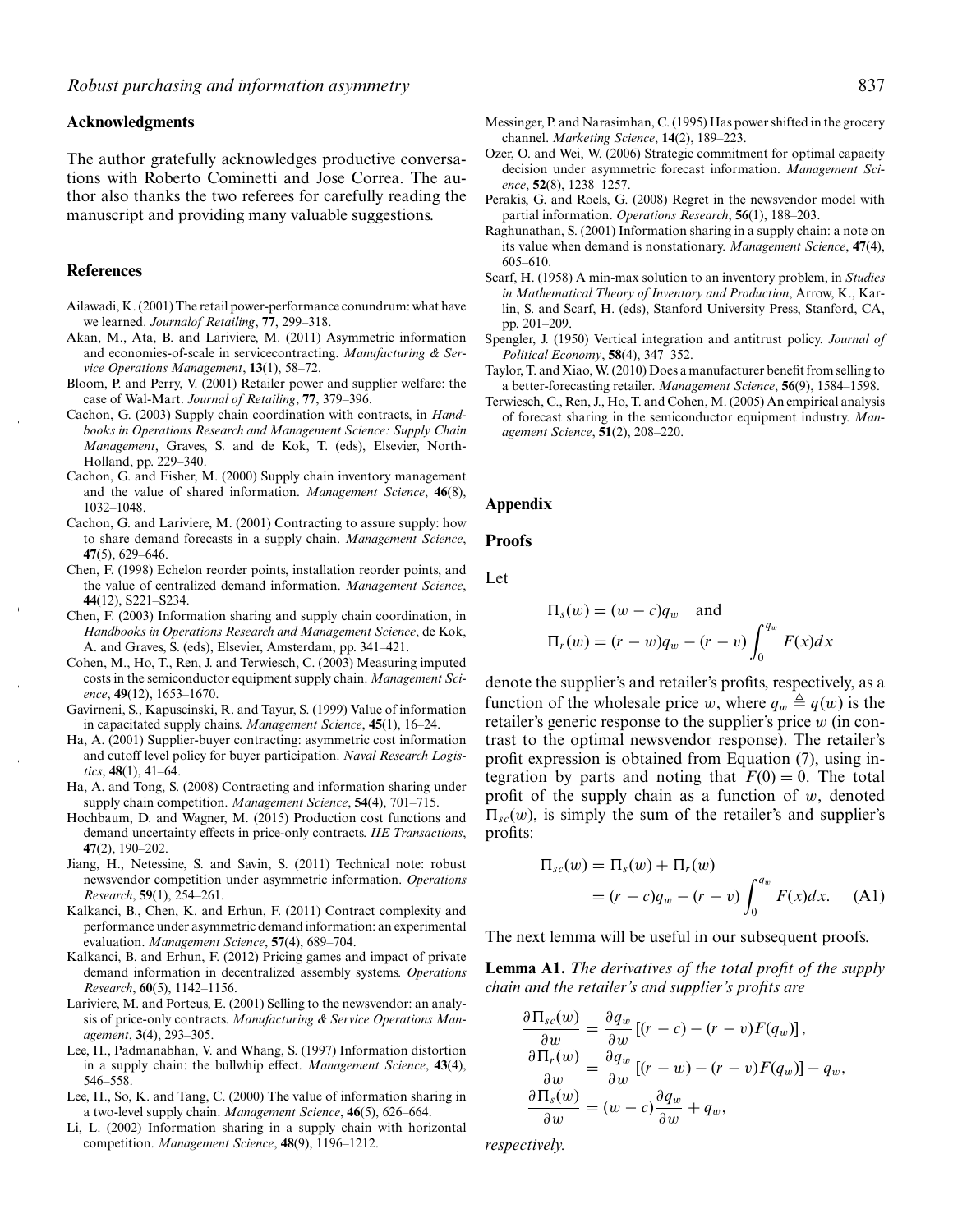**Proof of Lemma A1.** Using the Leibniz derivative rule, the which is easily seen by derivative of the total profit of the supply chain satisfies

$$
\frac{\partial \Pi_{sc}}{\partial w} = (r - c) \frac{\partial q_w}{\partial w} - (r - v) \frac{\partial q_w}{\partial w} F(q_w)
$$

$$
= \frac{\partial q_w}{\partial w} [(r - c) - (r - v) F(q_w)],
$$

and the derivative of the retailer's profit satisfies

$$
\frac{\partial \Pi_r}{\partial w} = (r - w) \frac{\partial q_w}{\partial w} - q_w - (r - v) \frac{\partial q_w}{\partial w} F(q_w)
$$

$$
= \frac{\partial q_w}{\partial w} [(r - w) - (r - v) F(q_w)] - q_w.
$$

Finally, the derivative of the supplier's profit function is the difference between those of the supply chain and retailer, namely,

$$
\frac{\partial \Pi_s}{\partial w} = (w - c) \frac{\partial q_w}{\partial w} + q_w.
$$

This completes the proof.  $\blacksquare$ **Proof of Lemma 1.** Define

$$
S(w) = \sqrt{\frac{r-w}{w-v}} - \sqrt{\frac{w-v}{r-w}}.
$$

 $\Pi_{S_{\mu,\sigma}}(w)$  is strictly concave iff  $\Pi''_{S_{\mu,\sigma}}(w) < 0$ . If  $\Pi_{S_{\mu,\sigma}}(w) =$ *f*(*w*)*g*(*w*), then  $\Pi'_{S_{\mu,\sigma}} = fg' + f'g$  and  $\Pi''_{S_{\mu,\sigma}} = fg'' + f'g$  $2f'g' + f''g$ ; assigning  $f(w) = w - c$  and  $g(w) = \mu + c$ (σ/2)*S*(w), we see that *f*′ = 1, *f*′′ = 0, *g*′ = (σ/2)*S*′ and  $g'' = (\sigma/2)S'$ . Therefore,

$$
\Pi''_{S_{\mu,\sigma}} = (w-c)\frac{\sigma}{2}S'(w) + \sigma S(w).
$$

Noting that

$$
\frac{\partial}{\partial w} \left( \frac{r - w}{w - v} \right)^{\frac{1}{2}} = -\frac{1}{2} \frac{(r - v)(r - w)}{((r - w)(w - v))^{\frac{3}{2}}}
$$
 and 
$$
\frac{\partial}{\partial w} \left( \frac{w - v}{r - w} \right)^{\frac{1}{2}} = \frac{1}{2} \frac{(r - v)(w - v)}{((r - w)(w - v))^{\frac{3}{2}}},
$$

we have that

$$
S(w) = -\frac{1}{2} \frac{(r-v)^2}{((w-v)(r-w))^{\frac{3}{2}}}
$$
 and  
\n
$$
S'(w) = \frac{3}{4} \frac{(r-v)^2(r-2w+v)}{((w-v)(r-w))^{\frac{5}{2}}}.
$$

We want  $\Pi''_{S_{\mu,\sigma}} = (w-c)\frac{\sigma}{2}S'(w) + \sigma S(w) < 0$ , which is equivalent to

$$
\frac{\frac{3}{4}(w-c)(r-v)^2(r-2w+v)-(r-v)^2(w-v)(r-w)}{((w-v)(r-w))^{\frac{5}{2}}}<0.
$$

Since the denominator is positive, examining the numerator, we require

$$
\frac{3}{4}(w-c)(r-2w+v) < (w-v)(r-w),
$$

$$
(w-c)\frac{3}{4}(r-2w+v) = (w-c)\frac{3}{4}(r-w-(w-v))
$$
  
<  $(w-v)((r-w)-(w-v))$   
<  $(w-v)(r-w)$ .

This completes the proof.

**Proof of Lemma 2.** Define

$$
w_{UB} \triangleq \left(\frac{1}{1+\rho^2}\right)r + \left(\frac{\rho^2}{1+\rho^2}\right)v,
$$

to denote the upper bound on feasible wholesale prices. Lemma 1 shows that a unique solution exists to the supplier's Problem (11). Using the notation of Lemma 1's proof, we can write that

$$
\frac{\partial \Pi_{S_{\mu,\sigma}}(w)}{\partial w} = (w-c)\frac{\sigma}{2}S(w) + \mu + \frac{\sigma}{2}S(w)
$$

$$
= (w-c)\frac{\sigma}{2}S(w) + q_{mm}(w).
$$

Consequently,  $\partial \Pi_{S_{u,\sigma}} (w = c)/\partial w = q_{mm}(c) > 0$  and the optimal wholesale price can occur either (i) where the derivative is equal to zero or (ii) at an endpoint of the feasibility interval [c,  $w_{UB}$ ]. If  $\partial \Pi_s(w = w_{UB})/\partial w > 0$ , the supplier's profit is still increasing at the upper limit of feasible wholesale prices, and the supplier chooses  $w_{UB}$  as the optimal wholesale price. Alternatively, if  $\partial \Pi_s(w = w_{UB})/\partial w$  ≤ 0, there exists a wholesale price  $w_{mm} \in [c, w_{UB}]$  where the derivative is zero and the profit is maximized; the derivative is zero precisely where

$$
q_{mm}(w) = -(w-c)\frac{\sigma}{2}S(w)
$$
  
=  $(w-c)\frac{\sigma}{4}\frac{(r-v)^2}{((w-v)(r-w))^{\frac{3}{2}}}$ 

.

This completes this proof. #

**Proof of Theorem 1.** If  $w_{nv} > w_{UB}$ , then  $w_{nv} > w_{mm}$  since, by definition,  $w_{mm} \leq w_{UB}$ . The retailer, having full information, will react according to the newsvendor model, ordering  $q(w) = F^{-1}((r - w)/(r - v))$  for  $w \in \{w_{mm}, w_{nv}\}.$ By Lemma A1, since  $\partial q(w)/\partial w = -1/(r - v)f(q(w))$ , the derivative of the supply chain's profit is

$$
\frac{\partial \Pi_{sc}(w)}{\partial w} = -\frac{(w-c)}{(r-v)f(q(w))} < 0.
$$

Therefore, the profit of the supply chain is decreasing in the wholesale price and the supplier's choice of w*mm* increases the total profit of the supply chain, compared with  $w_{nv}$ , since  $w_{mm} < w_{nv}$ . This completes the proof.

**Proof of Theorem 2.** First note that  $w_{nv} \in [c, w_{UB}]$ . Lemmas 1 and 2, and their proofs, show that, if the supplier's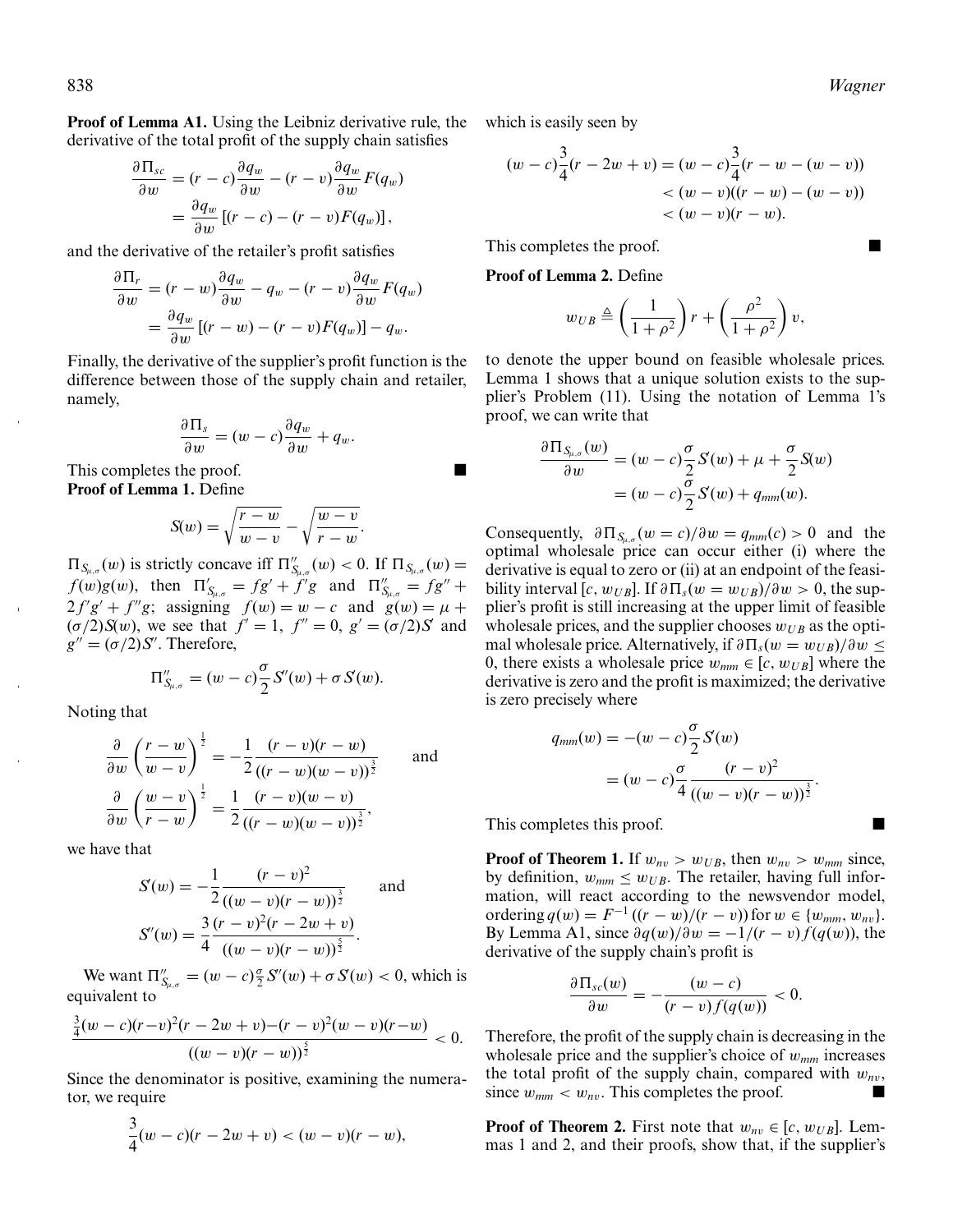

**Fig. A1.** Graphical representation of  $G(d)$  and its inverse  $G^{-1}(y) = q_{mm}(w)$  where  $y = (r - w)/(r - v)$ .

derivative of profit evaluated at w*<sup>n</sup>*v,

$$
(w_{nv} - c)\frac{\sigma}{2}S(w_{nv}) + q_{mm}(w_{nv}), \qquad (A2)
$$

is negative, then the supplier's optimal (under incomplete information) wholesale price  $w_{mm}$  is strictly less than  $w_{nn}$ , which increases the total profit of the supply chain. Expanding and rearranging the negativity condition on Equation  $(A2)$ , we get

$$
-(w_{nv}-c)\frac{\sigma}{2}\frac{1}{2}\frac{(r-v)^2}{((w_{nv}-v)(r-w_{nv}))^{\frac{3}{2}}}+\mu +\frac{\sigma}{2}\frac{(r-2w_{nv}+v)}{\sqrt{(w_{nv}-v)(r-w_{nv})}}<0 \Leftrightarrow \frac{1}{\rho}<\frac{1}{4}\frac{(w_{nv}-c)(r-v)^2-2(r-2w_{nv}+v)(w_{nv}-v)(r-w_{nv})}{((w_{nv}-v)(r-w_{nv}))^{\frac{3}{2}}}.
$$

If the numerator of the right-hand side is negative, the inequality can never hold; consequently, the positivity of the numerator is a necessary condition for the total profit of the supply chain to increase; this positivity is represented in Condition (12). Finally, the inequality can be arranged to give the lower bound on the coefficient of variation, given in Condition (13). This completes the proof.

**Proof of Corollary 2.** Recall that the retailer, who has full knowledge of the distribution *F*, will apply the newsvendor solution  $q_{nv}(w) = F^{-1}((r - w)/(r - v))$  for any supplier's wholesale price  $w$ . By Lemma A1 and the newsvendor behavior  $\partial q_{nv}(w)/\partial w = -1/(r - v)f(q_{nv}(w))$ , we conclude that  $\partial \Pi_r(w)/\partial w = -q_{nv}(w)$ . Therefore, the retailer's profit experiences the same effect as the entire supply chain and increases if  $w_{mm} < w_{nv}$ . This completes the proof.

**Proof of Lemma 3.** We need to a find a distribution *G* where  $q_{nv}(w) = q_{mm}(w)$  for all  $w \in [c, r]$  or, equivalently,

$$
G^{-1}\left(\frac{r-w}{r-v}\right)
$$
  
= 
$$
\begin{cases} \n0, \frac{r-w}{w-v} < \rho^2 \\ \n\mu + \frac{\sigma}{2} \left( \sqrt{\frac{r-w}{w-v}} - \sqrt{\frac{w-v}{r-w}} \right), \frac{r-w}{w-v} \ge \rho^2 \n\end{cases}
$$

We apply the change of variable  $y = (r - w)/(r - v)$ , so that our search simplifies to finding *G* such that

$$
G^{-1}(y) = \begin{cases} 0, & y < \frac{\rho^2}{1 + \rho^2} \\ \mu + \frac{\sigma}{2} \left( \sqrt{\frac{y}{1 - y}} - \sqrt{\frac{1 - y}{y}} \right), & y \ge \frac{\rho^2}{1 + \rho^2} \end{cases}.
$$

Note that there is a point of discontinuity at  $y = \rho^2/(1 +$  $\rho^2$ ), and the value of the inverse is

$$
G^{-1}\left(\frac{\rho^2}{1+\rho^2}\right) = \mu + \frac{\sigma}{2}\left(\rho - \frac{1}{\rho}\right),\,
$$

which defines the discontinuity threshold for *G*(*d*).

Next, for the range where  $y \ge \frac{\rho^2}{(1 + \rho^2)}$ , we simply solve for *y* to derive the original function  $y = G(d)$  for  $d \geq \mu + (\sigma/2)(\rho - (1/\rho))$ . Since  $d = G^{-1}(y)$ , we have that

$$
d = \mu + \frac{\sigma}{2} \left( \sqrt{\frac{y}{1 - y}} - \sqrt{\frac{1 - y}{y}} \right) \Leftrightarrow 2 \left( \frac{d - \mu}{\sigma} \right)
$$
  
=  $\sqrt{\frac{y}{1 - y}} - \sqrt{\frac{1 - y}{y}}$   
 $\Leftrightarrow \alpha = z - \frac{1}{z}$   
 $\Leftrightarrow 0 = z^2 - \alpha z - 1,$ 

where the third equivalence is due to the changes of variable  $\alpha = 2(d - \mu)/\sigma$  and  $z = \sqrt{\frac{y}{1 - y}}$ . The roots of the